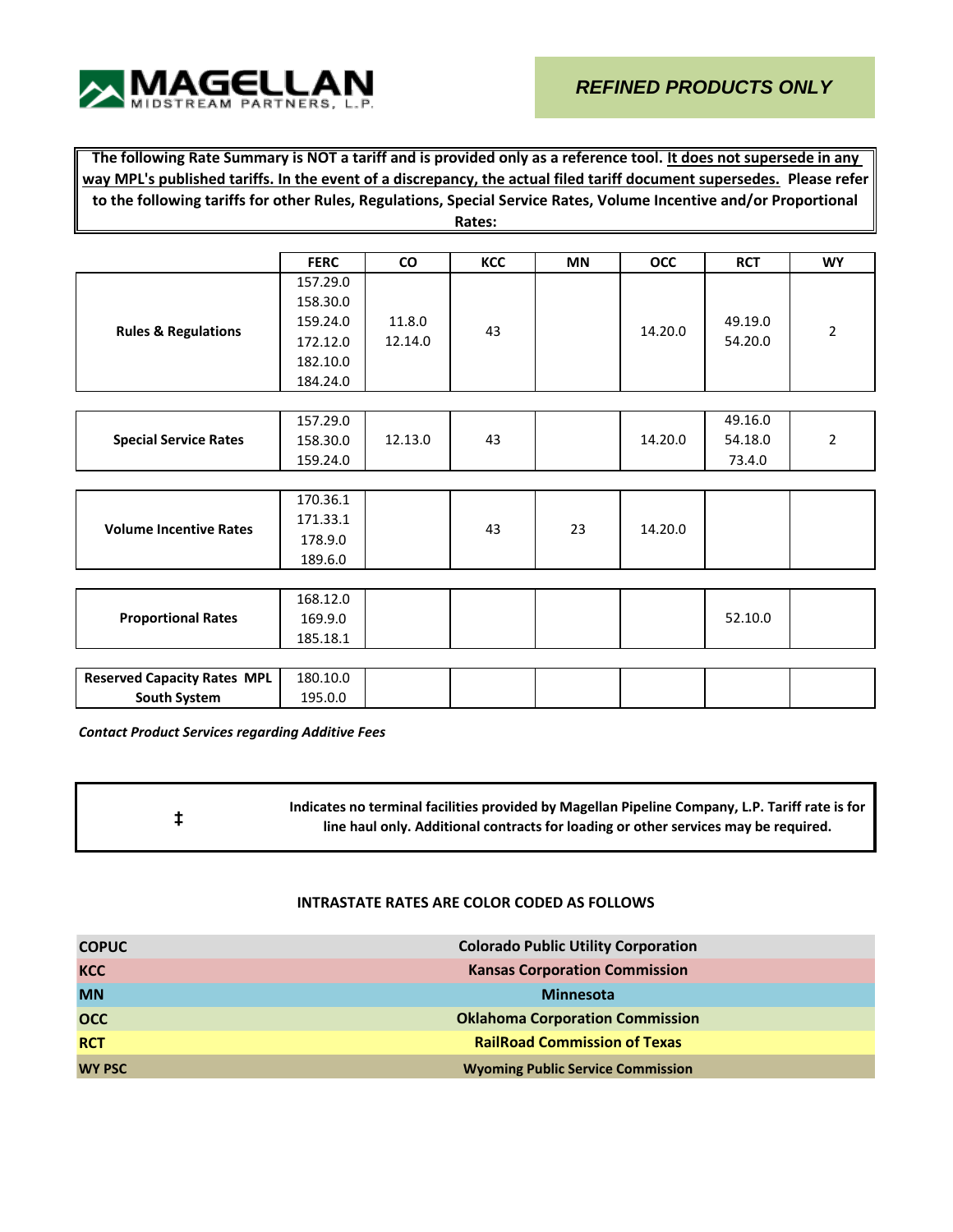|                                                                                                            |                                                                  | THIS SUMMARY DOCUMENT IS NOT A TARIFF - IN THE EVENT OF ANY DISCREPANCY, THE PUBLISHED TARIFF RATE SUPERSEDES<br>FERC 160.39.1 / 188.5.0 / 194.2.0 |                  |                  |                  |                  |                                         |                  |                  |                        |                  |
|------------------------------------------------------------------------------------------------------------|------------------------------------------------------------------|----------------------------------------------------------------------------------------------------------------------------------------------------|------------------|------------------|------------------|------------------|-----------------------------------------|------------------|------------------|------------------------|------------------|
|                                                                                                            |                                                                  | OCC 14.20.0                                                                                                                                        |                  | <b>KCC 43</b>    | n/a              | OCC 14.20.0      | <b>MN 24</b>                            | n/a              | OCC 14.20.0      | n/a                    | <b>KCC 43</b>    |
|                                                                                                            | <b>CENTRAL ORIGINS ROUTES</b>                                    | Oklahoma Central                                                                                                                                   |                  | Kansas           |                  |                  | Minneapolis                             |                  | Ardmore, OK      | Wichita, KS            |                  |
|                                                                                                            | PETROLEUM PRODUCTS                                               |                                                                                                                                                    |                  |                  |                  |                  |                                         |                  |                  |                        |                  |
|                                                                                                            | EFFECTIVE 3/1/2022<br>RATES IN CENTS PER BARREL                  | Ponca City, OK Tulsa,                                                                                                                              |                  |                  | Duncan, OK       | Wynnewood, OK    | Pine Bend, St Paul<br>Park, Minneapolis | Superior, WI     | Valero Partners  |                        | McPherson, KS    |
|                                                                                                            |                                                                  | OK                                                                                                                                                 | Coffeyville, KS  | El Dorado, KS    |                  |                  | (Roseville),                            |                  | Wynnewood, LLC   | hillips 66 Carrier LLC |                  |
|                                                                                                            |                                                                  |                                                                                                                                                    |                  |                  |                  |                  | Rosemount, MN                           |                  |                  |                        |                  |
| $\ddagger$<br>M                                                                                            | Albany, IL                                                       | 406.57                                                                                                                                             | 406.57           | 406.57           | 498.83           | 490.89           |                                         |                  | 519.57           | 468.39                 | 426.82           |
| M                                                                                                          | Alexandria, MN                                                   | 498.06                                                                                                                                             | 498.06           | 498.06           | 587.71           | 579.98           | 229.44                                  | 339.67           | 608.66           | 558.05                 | 517.71           |
| M<br>$\ddagger$<br>M<br>$\ddagger$                                                                         | Amboy, IL<br>Atchison (Lincoln Grain), KS                        | 386.58<br>263.30                                                                                                                                   | 386.58           | 386.58           | 474.11<br>355.64 | 466.60<br>347.71 | 318.74                                  |                  | 495.28<br>376.39 | 509.80                 | 406.83           |
| ${\sf M}$<br>$\pm$                                                                                         | Bethany, MO                                                      | 284.79                                                                                                                                             | 284.79           | 284.79           | 372.31           | 364.78           | 373.82                                  |                  | 393.46           | 364.64                 | 305.03           |
| ${\sf M}$<br>$\ddagger$                                                                                    | Bettendorf, IA                                                   | 386.58                                                                                                                                             | 386.58           | 386.58           | 474.11           | 466.60           | 318.74                                  | 431.78           | 495.28           | 509.80                 | 406.83           |
| ${\sf M}$                                                                                                  | Carthage, MO                                                     | 250.03                                                                                                                                             | 222.05           | 222.05           | 342.67           | 334.68           | 440.09                                  |                  | 363.36           | 284.05                 | 242.35           |
| M<br>$\ddagger$                                                                                            | Chippewa Falls, WI                                               | 464.27                                                                                                                                             | 464.27           | 464.27           | 551.79           | 544.23           | 129.21                                  | 280.04           | 572.91           | 526.13                 | 484.50           |
| ${\sf M}$                                                                                                  | Columbia, MO                                                     | 349.23                                                                                                                                             | 349.23           | 349.23           | 440.19           | 432.35           | 517.74                                  |                  | 461.03           | 410.14                 | 369.15           |
|                                                                                                            | M # Cushing, OK<br>Des Moines, IA                                | 93.61<br>262.47                                                                                                                                    | 262.47           | 262.47           | 330.50           | 324.65           | 262.47                                  | 296.19           | 353.33           | 320.77                 | 279.00           |
|                                                                                                            | # Des Moines (Flint Hills), IA                                   | 237.77                                                                                                                                             | 237.77           | 237.77           | 305.81           | 299.94           | 237.77                                  | 271.47           | 328.62           | 296.09                 | 254.28           |
|                                                                                                            | Doniphan, NE                                                     | 232.19                                                                                                                                             | 232.19           | 232.19           | 300.20           | 294.32           | 301.10                                  |                  | 323.00           | 289.49                 | 232.19           |
| M                                                                                                          | Dubuque, IA                                                      | 431.78                                                                                                                                             | 431.78           | 431.78           | 524.04           | 516.09           | 360.92                                  | 431.78           | 544.77           | 493.57                 | 452.03           |
|                                                                                                            | # Duluth, MN                                                     | 366.86                                                                                                                                             | 366.86           | 366.86           | 434.90           | 429.06           | 178.03                                  | 90.96            | 457.74           | 428.48                 | 383.39           |
| M                                                                                                          | # Duncan, OK                                                     |                                                                                                                                                    |                  |                  |                  | 79.90            |                                         |                  | 108.58           |                        |                  |
| ${\sf M}$                                                                                                  | # El Dorado, KS                                                  | 162.00                                                                                                                                             | 131.61           | 131.61           | 249.80           | 242.24           | 426.30                                  |                  | 270.92           |                        | 148.15           |
| M<br>$\mathsf{M}$                                                                                          | Enid, OK<br>Fargo (West Fargo), ND                               | 151.43<br>570.58                                                                                                                                   | 151.43<br>570.58 | 151.43<br>570.58 | 243.70<br>658.91 | 235.76<br>651.29 | 525.36<br>294.45                        | 381.21           | 264.44<br>679.97 | 213.29<br>629.75       | 171.68<br>589.95 |
|                                                                                                            | # Fort Dodge, IA                                                 | 262.47                                                                                                                                             | 262.47           | 262.47           | 330.50           | 324.65           | 259.97                                  | 296.19           | 353.33           | 320.77                 | 279.00           |
|                                                                                                            | Fort Smith, AR                                                   | 208.80                                                                                                                                             | 208.80           | 208.80           | 146.10           | 139.85           | 550.51                                  |                  | 168.53           | 258.96                 | 225.32           |
|                                                                                                            | M # Glenpool (Explorer PL), OK                                   | 103.39                                                                                                                                             | 103.39           | 103.39           | 182.27           | 174.52           |                                         |                  | 203.20           |                        | 111.62           |
|                                                                                                            | Grand Forks (BN), ND                                             | 427.56                                                                                                                                             | 427.56           | 427.56           | 495.58           | 489.69           | 209.93                                  | 281.81           | 518.37           | 491.08                 | 444.04           |
|                                                                                                            | Grand Forks (MPL), ND                                            | 438.74                                                                                                                                             | 438.74           | 438.74           | 506.74           | 500.90           | 226.46                                  | 293.04           | 529.58           | 502.62                 | 455.21           |
|                                                                                                            | M # Great Bend, KS<br># Heavener, OK                             | 224.07<br>208.80                                                                                                                                   | 224.07<br>208.80 | 92.45<br>208.80  | 295.39<br>146.10 | 289.21<br>139.85 | 429.90                                  |                  | 317.89<br>168.53 |                        | 108.96<br>225.32 |
| M                                                                                                          | Heyworth, IL                                                     | 309.71                                                                                                                                             | 309.71           | 309.71           | 396.79           | 389.28           |                                         |                  | 417.96           | 371.25                 | 329.84           |
| ${\sf M}$                                                                                                  | # Humboldt, KS                                                   | 207.62                                                                                                                                             |                  |                  | 295.11           | 287.58           |                                         |                  | 316.26           |                        |                  |
| ${\sf M}$                                                                                                  | # Inver Hills (NSP), MN                                          | 479.72                                                                                                                                             | 479.72           | 479.72           | 572.07           | 564.08           | 86.69                                   | 214.54           | 592.76           |                        | 499.93           |
|                                                                                                            | Iowa City (Coralville), IA                                       | 317.67                                                                                                                                             | 317.67           | 317.67           | 385.65           | 379.79           | 265.63                                  | 317.67           | 408.47           | 410.65                 | 334.17           |
| ${\sf M}$<br>$\pm$                                                                                         | Kansas City (Argentine), KS                                      | 249.65                                                                                                                                             | 181.88           | 181.88           | 337.14           | 329.56           | 377.36                                  |                  | 358.24           |                        | 198.39           |
| ${\sf M}$<br>${\sf M}$<br>$\pm$                                                                            | Kansas City (Fairfax), KS<br>Kansas City (KCI), MO               | 270.75<br>285.66                                                                                                                                   | 199.04<br>257.52 | 199.04<br>257.52 | 358.24<br>377.92 | 350.67<br>369.99 | 398.45<br>413.17                        |                  | 379.35<br>398.67 | 278.82<br>319.33       | 215.57<br>277.75 |
| M                                                                                                          | Kansas City (Olathe), KS                                         | 270.75                                                                                                                                             | 199.04           | 199.04           | 358.24           | 350.67           | 398.45                                  |                  | 379.35           | 278.82                 | 215.57           |
| ${\sf M}$<br>$\ddagger$                                                                                    | Kansas City (Santa Fe), KS                                       | 249.65                                                                                                                                             | 181.88           | 181.88           | 337.14           | 329.56           |                                         |                  | 358.24           | 259.56                 | 198.39           |
| ${\sf M}$                                                                                                  | # Lincoln (BN), NE                                               | 293.27                                                                                                                                             | 293.27           | 293.27           | 383.43           | 375.64           | 304.49                                  |                  | 404.32           | 353.67                 | 313.05           |
| ${\sf M}$                                                                                                  | # Lincoln (Electric), NE                                         | 293.27                                                                                                                                             | 293.27           | 293.27           | 383.43           | 375.64           | 304.49                                  |                  | 404.32           |                        | 313.05           |
| M<br>$\ddagger$                                                                                            | Lincoln (Jamaica), NE                                            | 293.27                                                                                                                                             | 293.27           | 293.27           | 383.43           | 375.64           | 304.49                                  |                  | 404.32           | 353.67                 | 313.05           |
| ${\sf M}$<br>$\ddagger$<br>${\sf M}$                                                                       | Lincoln (Terra), NE                                              | 293.27<br>308.02                                                                                                                                   | 293.27<br>308.02 | 293.27<br>308.02 | 383.43<br>398.19 | 375.64<br>390.46 | 304.49<br>304.49                        |                  | 404.32<br>419.14 | 364.68                 | 313.05<br>308.02 |
| M                                                                                                          | Lincoln (MPL) (Roca), NE<br>Mankato, MN                          | 441.23                                                                                                                                             | 441.23           | 441.23           | 531.66           | 523.93           | 176.25                                  | 349.96           | 552.61           | 501.81                 | 461.04           |
|                                                                                                            | Marshall, MN                                                     | 377.55                                                                                                                                             | 377.55           | 377.55           | 377.55           | 439.70           | 216.68                                  | 298.71           | 468.38           | 439.70                 | 394.05           |
|                                                                                                            | Mason City, IA                                                   | 331.25                                                                                                                                             | 331.25           | 331.25           | 399.23           | 393.40           | 132.31                                  | 262.71           | 422.08           | 391.70                 | 347.75           |
|                                                                                                            | # McRae Jct., AR                                                 | 324.01                                                                                                                                             | 324.01           | 324.01           | 312.22           | 312.22           |                                         |                  |                  |                        | 335.80           |
|                                                                                                            | M # Menard, IL                                                   | 309.71                                                                                                                                             | 309.71           | 309.71           | 396.79           | 389.28           |                                         |                  | 417.96           | 371.25                 | 329.84           |
|                                                                                                            | Milford, IA                                                      | 210.13                                                                                                                                             | 210.13           | 210.13           | 278.12           | 272.27           | 234.56<br>116.71                        | 300.91           | 300.95           | 302.82                 | 210.13           |
| $\ddagger$<br>M                                                                                            | M # Minneapolis (Flint Hills), MN<br>Minneapolis (Roseville), MN | 479.72                                                                                                                                             | 479.72           | 479.72           | 572.07           | 564.08           | 116.71                                  | 244.52           | 592.76           | 541.58                 | 499.93           |
| ${\sf M}$                                                                                                  | Minneapolis (MPL), MN                                            | 493.77                                                                                                                                             | 493.77           | 493.77           | 586.12           | 578.19           | 116.71                                  | 244.52           | 606.87           | 555.64                 | 514.05           |
|                                                                                                            | M # Minneapolis-St. Paul Int'l., MN                              | 495.66                                                                                                                                             | 495.66           | 495.66           | 588.36           | 580.40           | 117.15                                  | 245.46           | 609.08           | 557.76                 | 516.01           |
|                                                                                                            | M # Mount Vernon, MO                                             | 220.63                                                                                                                                             | 192.75           | 192.75           | 312.91           | 304.96           |                                         |                  | 333.64           |                        | 213.02           |
|                                                                                                            | M # Nebraska City, NE                                            | 284.79                                                                                                                                             | 284.79           | 284.79           | 372.31           | 364.78           |                                         |                  | 393.46           | 346.64                 | 305.03           |
|                                                                                                            | M # Newport, MN<br># North Little Rock (MPL), AR                 | 320.78                                                                                                                                             | 320.78           | 320.78           | 309.12           | 309.12           | 86.69                                   |                  | 337.80           |                        | 332.45           |
|                                                                                                            | North Little Rock (Others), AR<br>$\pm$                          | 332.45                                                                                                                                             | 332.45           | 332.45           | 320.77           | 320.77           |                                         |                  | 349.45           |                        | 344.11           |
| M                                                                                                          | Oklahoma City (MPL), OK                                          | 151.43                                                                                                                                             | 151.43           | 151.43           | 145.09           | 137.14           | 525.36                                  |                  | 165.82           | 213.29                 | 171.68           |
| M                                                                                                          | ‡ Oklahoma City (TMP), OK                                        | 126.43                                                                                                                                             | 126.43           | 126.43           | 120.09           | 115.33           |                                         |                  | 144.01           |                        | 135.58           |
| ${\sf M}$                                                                                                  | # Olathe-Kenneth (Sinclair), KS                                  | 249.65                                                                                                                                             | 197.80           | 197.80           | 337.14           | 329.56           | 377.36                                  |                  | 358.24           |                        | 215.76           |
| M                                                                                                          | ‡ Omaha (Eppley), NE                                             | 289.23                                                                                                                                             | 289.23           | 289.23           | 373.90           | 366.63           | 285.91                                  |                  | 395.31           | 390.43                 | 307.77           |
| ${\sf M}$                                                                                                  | Omaha (MPL), NE                                                  | 289.23                                                                                                                                             | 289.23           | 289.23           | 373.90           | 366.63           | 285.91                                  |                  | 395.31           | 390.43                 | 307.77           |
| ${\sf M}$                                                                                                  | Palmyra, MO<br>M # Pine Bend, MN                                 | 349.23<br>479.72                                                                                                                                   | 349.23<br>479.72 | 349.23<br>479.72 | 440.19<br>572.07 | 432.35<br>564.08 | 517.74<br>86.69                         |                  | 461.03<br>592.76 | 410.14                 | 369.15<br>499.93 |
|                                                                                                            | Rochester, MN                                                    | 331.25                                                                                                                                             | 331.25           | 331.25           | 399.23           | 393.40           | 170.42                                  | 222.52           | 422.08           | 391.70                 | 347.75           |
|                                                                                                            | ‡ Rogers, AR                                                     | 250.80                                                                                                                                             | 250.80           | 250.80           | 328.58           | 321.87           | 443.24                                  |                  | 350.55           |                        | 244.37           |
|                                                                                                            | M $\neq$ Savage, MN                                              | 479.72                                                                                                                                             | 479.72           | 479.72           | 572.07           | 564.08           | 116.71                                  |                  | 592.76           |                        | 499.93           |
|                                                                                                            | <b>‡ Scott City, KS</b>                                          | 266.32                                                                                                                                             | 263.67           | 132.04           | 338.38           | 332.16           | 470.30                                  |                  | 357.53           |                        | 148.55           |
|                                                                                                            | M # Shakopee (NSP), MN                                           | 479.72                                                                                                                                             | 479.72           | 479.72           | 572.07           | 564.08           | 116.71                                  | 216.34           | 592.76           |                        | 499.93           |
|                                                                                                            | Sioux City, IA<br>Sioux Falls, SD                                | 269.00<br>269.00                                                                                                                                   | 269.00<br>269.00 | 269.00<br>269.00 | 337.04<br>337.04 | 331.16<br>331.16 | 250.89<br>250.89                        | 304.23<br>304.23 | 359.84<br>359.84 | 367.13<br>327.49       | 269.00<br>269.00 |
| M                                                                                                          | Springfield, MO                                                  | 250.99                                                                                                                                             | 222.90           | 222.90           | 343.98           | 335.96           | 426.83                                  |                  | 364.64           | 285.14                 | 243.27           |
| $\mathsf{M}% _{T}=\mathsf{M}_{T}\!\left( a,b\right) ,\ \mathsf{M}_{T}=\mathsf{M}_{T}\!\left( a,b\right) ,$ | # St. Bonifacius, MN                                             | 479.72                                                                                                                                             | 479.72           | 479.72           | 572.07           | 564.08           | 116.71                                  | 216.34           | 592.76           |                        | 499.93           |
| ${\sf M}$                                                                                                  | I St. Charles, MO                                                |                                                                                                                                                    |                  |                  |                  |                  |                                         |                  |                  |                        |                  |
| M                                                                                                          | St. Joseph (Wathena, KS), MO                                     | 270.75                                                                                                                                             | 218.01           | 218.01           | 387.15           | 379.19           | 429.55                                  |                  | 407.87           | 299.99                 | 256.98           |
|                                                                                                            | M # St. Paul Park, MN                                            | 479.72                                                                                                                                             | 479.72           | 479.72           | 572.07           | 564.08           | 86.69                                   |                  | 592.76           |                        | 499.93           |
|                                                                                                            | Superior, WI<br>$\pm$<br>Topeka, KS                              | 366.86<br>210.13                                                                                                                                   | 366.86<br>202.22 | 366.86<br>202.22 | 434.90<br>278.12 | 429.06<br>272.27 | 138.21<br>361.08                        |                  | 457.74<br>300.95 | 428.48<br>315.82       | 383.39<br>215.57 |
| M                                                                                                          | Tulsa, OK                                                        | 91.78                                                                                                                                              | 91.78            | 91.78            | 182.27           | 174.52           | 484.13                                  |                  | 203.20           | 207.09                 | 111.62           |
|                                                                                                            | Waterloo, IA                                                     | 317.67                                                                                                                                             | 317.67           | 317.67           | 385.65           | 379.79           | 265.63                                  | 317.67           | 408.47           | 377.72                 | 334.17           |
|                                                                                                            | Watertown, SD                                                    | 381.35                                                                                                                                             | 381.35           | 381.35           | 450.01           | 439.70           | 173.88                                  | 298.71           | 468.38           | 439.46                 | 377.55           |
|                                                                                                            | M # Wheaton (NSP), WI                                            | 489.85                                                                                                                                             | 489.85           | 489.85           | 582.09           | 574.15           | 136.31                                  | 295.49           | 602.83           |                        | 510.05           |
|                                                                                                            | M # Wichita, KS                                                  | 136.18                                                                                                                                             | 111.08           | 41.62            | 228.54           | 220.51           | 424.68                                  |                  | 249.19           |                        | 58.12            |
|                                                                                                            | # Wrenshall, MN<br>M # Wynnewood, OK                             | 366.86                                                                                                                                             | 366.86           | 366.86           | 434.90<br>32.29  | 429.06<br>12.42  | 178.03                                  | 90.96            | 457.74<br>41.10  | 428.48                 | 383.39           |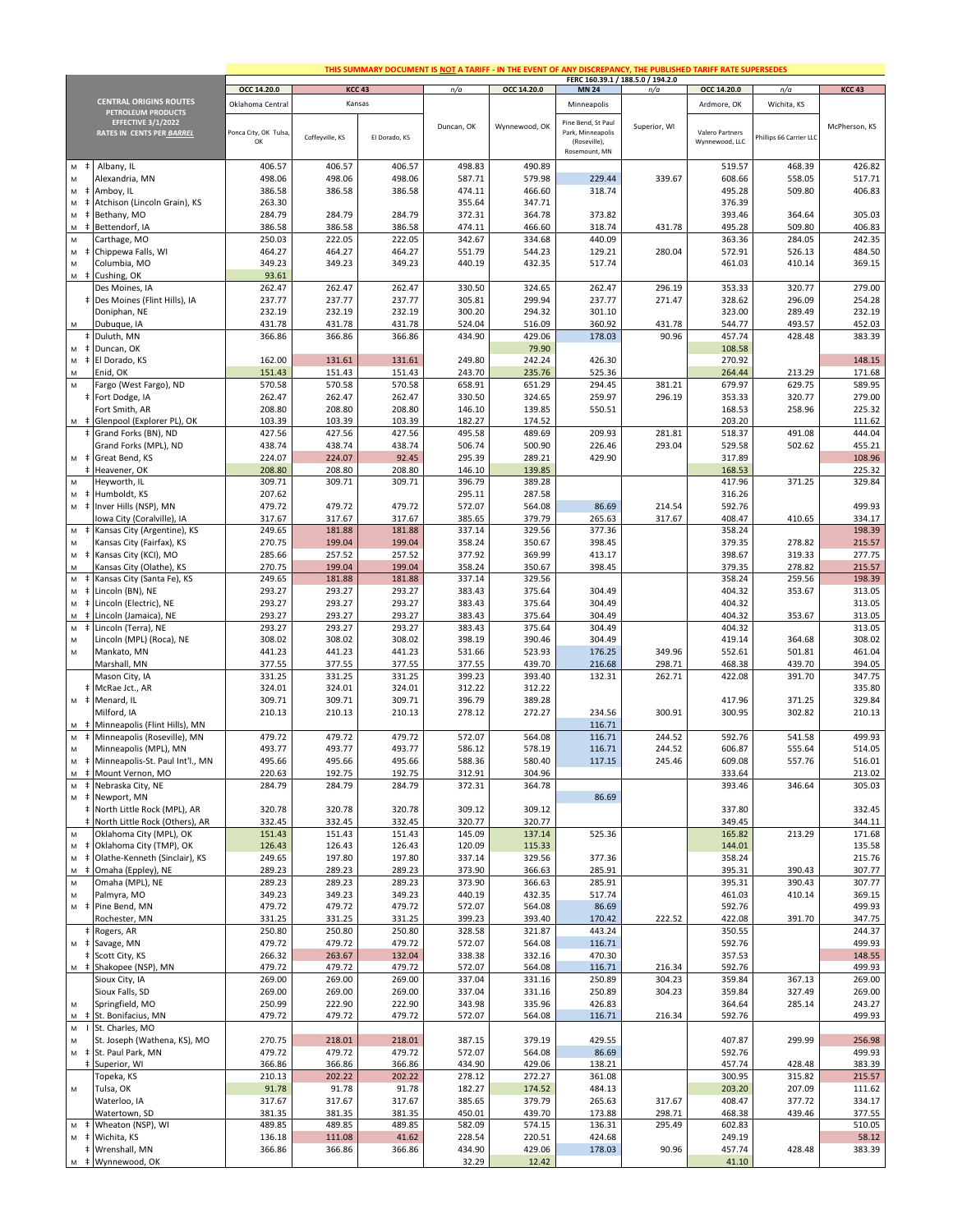|                                                                                                                         |                                                                              |             |          |                      |                      |               | THIS SUMMARY DOCUMENT IS NOT A TARIFF - IN THE EVENT OF ANY DISCREPANCY, THE PUBLISHED TARIFF RATE SUPERSEDES |               |                          |                 |                     |
|-------------------------------------------------------------------------------------------------------------------------|------------------------------------------------------------------------------|-------------|----------|----------------------|----------------------|---------------|---------------------------------------------------------------------------------------------------------------|---------------|--------------------------|-----------------|---------------------|
|                                                                                                                         |                                                                              | n/a         | n/a      | FERC 164.12.0<br>n/a | FERC 165.13.0<br>n/a |               | FERC 185.18.1<br>n/a                                                                                          |               | FERC 166.25.1<br>n/a     |                 | FERC 191.4.1<br>n/a |
|                                                                                                                         | <b>CENTRAL ORIGINS ROUTES</b>                                                |             | Minot ND |                      | Manhattan, IL        |               | Ponca City, OK                                                                                                | Pt Neches, TX | Pt Arthur, TX            | Pasadena/Housto | Pine Bend, MN       |
|                                                                                                                         | PETROLEUM PRODUCTS<br><b>EFFECTIVE 3/1/2022</b><br>RATES IN CENTS PER BARREL | Glenpool OK |          | Wilmington, IL       |                      | Mt Vernon, MO |                                                                                                               |               | <b>Explorer Pipeline</b> | n, TX           |                     |
|                                                                                                                         |                                                                              |             | Cenex    |                      | BP                   |               | P66 Cherokee PL                                                                                               |               |                          |                 | FHR                 |
| ${\sf M}$<br>${\sf M}$                                                                                                  | # Albany, IL<br>Alexandria, MN                                               |             | 386.32   |                      |                      |               |                                                                                                               |               |                          |                 |                     |
| M                                                                                                                       | Amboy, IL                                                                    |             |          |                      |                      |               |                                                                                                               |               |                          |                 |                     |
| ${\sf M}$                                                                                                               | Atchison (Lincoln Grain), KS                                                 |             |          |                      |                      |               |                                                                                                               |               |                          |                 |                     |
| ${\sf M}$<br>ŧ<br>${\sf M}$                                                                                             | Bethany, MO<br>‡ Bettendorf, IA                                              |             |          | 283.18               | 272.43               |               |                                                                                                               |               |                          |                 |                     |
| ${\sf M}$                                                                                                               | Carthage, MO                                                                 |             |          |                      |                      |               |                                                                                                               | 506.43        | 502.43                   | 502.43          |                     |
| M<br>$\pm$                                                                                                              | Chippewa Falls, WI                                                           |             | 587.14   |                      |                      |               |                                                                                                               |               |                          |                 |                     |
| M                                                                                                                       | Columbia, MO                                                                 |             |          |                      |                      |               |                                                                                                               |               |                          |                 |                     |
|                                                                                                                         | M # Cushing, OK<br>Des Moines, IA                                            |             |          |                      |                      |               |                                                                                                               |               |                          |                 |                     |
|                                                                                                                         | # Des Moines (Flint Hills), IA                                               |             |          |                      |                      |               |                                                                                                               |               |                          |                 |                     |
|                                                                                                                         | Doniphan, NE                                                                 |             |          |                      |                      |               |                                                                                                               |               |                          |                 |                     |
| M                                                                                                                       | Dubuque, IA                                                                  |             |          |                      |                      |               |                                                                                                               |               |                          |                 |                     |
| M                                                                                                                       | ‡ Duluth, MN<br># Duncan, OK                                                 |             |          |                      |                      |               |                                                                                                               |               |                          |                 |                     |
| M                                                                                                                       | # El Dorado, KS                                                              | 172.44      |          |                      |                      |               |                                                                                                               |               |                          |                 |                     |
| M                                                                                                                       | Enid, OK                                                                     |             |          |                      |                      |               |                                                                                                               |               |                          |                 |                     |
| M                                                                                                                       | Fargo (West Fargo), ND                                                       |             | 293.33   |                      |                      |               |                                                                                                               |               |                          |                 |                     |
|                                                                                                                         | # Fort Dodge, IA<br>Fort Smith, AR                                           |             |          |                      |                      |               |                                                                                                               |               |                          |                 |                     |
|                                                                                                                         | M # Glenpool (Explorer PL), OK                                               |             |          |                      |                      |               |                                                                                                               |               |                          |                 | 590.53              |
|                                                                                                                         | # Grand Forks (BN), ND                                                       |             |          |                      |                      |               |                                                                                                               |               |                          |                 |                     |
|                                                                                                                         | Grand Forks (MPL), ND                                                        |             | 383.34   |                      |                      |               |                                                                                                               |               |                          |                 |                     |
|                                                                                                                         | M # Great Bend, KS<br>Heavener, OK                                           |             |          |                      |                      |               |                                                                                                               |               |                          |                 | 695.94              |
| M                                                                                                                       | Heyworth, IL                                                                 |             |          | 173.74               | 142.57               |               |                                                                                                               |               |                          |                 |                     |
| M<br>$\ddagger$                                                                                                         | Humboldt, KS                                                                 |             |          |                      |                      |               |                                                                                                               |               |                          |                 |                     |
| ${\sf M}$                                                                                                               | # Inver Hills (NSP), MN                                                      |             |          |                      |                      |               |                                                                                                               |               |                          |                 |                     |
| ${\sf M}$                                                                                                               | Iowa City (Coralville), IA<br># Kansas City (Argentine), KS                  |             |          |                      |                      |               |                                                                                                               |               |                          |                 |                     |
| ${\sf M}$                                                                                                               | Kansas City (Fairfax), KS                                                    |             |          |                      |                      |               |                                                                                                               |               |                          |                 |                     |
| M                                                                                                                       | ‡ Kansas City (KCI), MO                                                      |             |          |                      |                      |               |                                                                                                               |               |                          |                 |                     |
| M<br>$\pm$                                                                                                              | Kansas City (Olathe), KS<br>Kansas City (Santa Fe), KS                       |             |          |                      |                      |               |                                                                                                               |               |                          |                 |                     |
| ${\sf M}$<br>${\sf M}$                                                                                                  | Lincoln (BN), NE                                                             |             |          |                      |                      |               |                                                                                                               |               |                          |                 |                     |
| ${\sf M}$<br>$\pm$                                                                                                      | Lincoln (Electric), NE                                                       |             |          |                      |                      |               |                                                                                                               |               |                          |                 |                     |
| M                                                                                                                       | Lincoln (Jamaica), NE                                                        |             |          |                      |                      |               |                                                                                                               |               |                          |                 |                     |
| $\mathsf{M}% _{T}=\mathsf{M}_{T}\!\left( a,b\right) ,\ \mathsf{M}_{T}=\mathsf{M}_{T}\!\left( a,b\right) ,$<br>${\sf M}$ | # Lincoln (Terra), NE<br>Lincoln (MPL) (Roca), NE                            |             |          |                      |                      |               |                                                                                                               |               |                          |                 |                     |
| ${\sf M}$                                                                                                               | Mankato, MN                                                                  |             |          |                      |                      |               |                                                                                                               |               |                          |                 |                     |
|                                                                                                                         | Marshall, MN                                                                 |             | 356.12   |                      |                      |               |                                                                                                               |               |                          |                 |                     |
|                                                                                                                         | Mason City, IA                                                               |             |          |                      |                      |               |                                                                                                               |               |                          |                 |                     |
| M                                                                                                                       | # McRae Jct., AR<br># Menard, IL                                             |             |          | 173.74               | 146.35               |               |                                                                                                               |               |                          |                 | 807.92              |
|                                                                                                                         | Milford, IA                                                                  |             |          |                      |                      |               |                                                                                                               |               |                          |                 |                     |
|                                                                                                                         | M # Minneapolis (Flint Hills), MN                                            |             |          |                      |                      |               |                                                                                                               |               |                          |                 |                     |
| M                                                                                                                       | # Minneapolis (Roseville), MN<br>Minneapolis (MPL), MN                       |             |          |                      |                      |               |                                                                                                               |               |                          |                 |                     |
| ${\sf M}$<br>M                                                                                                          | # Minneapolis-St. Paul Int'l., MN                                            |             | 458.50   |                      |                      |               |                                                                                                               |               |                          |                 |                     |
|                                                                                                                         | M # Mount Vernon, MO                                                         |             |          |                      |                      |               |                                                                                                               | 477.03        | 473.03                   | 473.03          |                     |
|                                                                                                                         | M # Nebraska City, NE                                                        |             |          |                      |                      |               |                                                                                                               |               |                          |                 |                     |
| M                                                                                                                       | # Newport, MN<br>‡ North Little Rock (MPL), AR                               |             |          |                      |                      |               |                                                                                                               |               |                          |                 |                     |
|                                                                                                                         | ‡ North Little Rock (Others), AR                                             |             |          |                      |                      |               |                                                                                                               |               |                          |                 | 807.92<br>819.59    |
| ${\sf M}$                                                                                                               | Oklahoma City (MPL), OK                                                      |             |          |                      |                      |               |                                                                                                               |               |                          |                 |                     |
| $\mathsf{M}% _{T}=\mathsf{M}_{T}\!\left( a,b\right) ,\ \mathsf{M}_{T}=\mathsf{M}_{T}\!\left( a,b\right) ,$              | # Oklahoma City (TMP), OK                                                    |             |          |                      |                      |               |                                                                                                               |               |                          |                 |                     |
| ${\sf M}$<br>M                                                                                                          | # Olathe-Kenneth (Sinclair), KS<br>‡ Omaha (Eppley), NE                      |             |          |                      |                      |               |                                                                                                               |               |                          |                 |                     |
| ${\sf M}$                                                                                                               | Omaha (MPL), NE                                                              |             |          |                      |                      |               |                                                                                                               |               |                          |                 |                     |
| ${\sf M}$                                                                                                               | Palmyra, MO                                                                  |             |          |                      |                      |               |                                                                                                               |               |                          |                 |                     |
|                                                                                                                         | M # Pine Bend, MN                                                            |             |          |                      |                      |               |                                                                                                               |               |                          |                 |                     |
|                                                                                                                         | Rochester, MN<br>‡ Rogers, AR                                                |             |          |                      |                      | 64.85         | 299.18                                                                                                        | 507.39        | 503.20                   | 503.20          |                     |
|                                                                                                                         | M # Savage, MN                                                               |             |          |                      |                      |               |                                                                                                               |               |                          |                 |                     |
|                                                                                                                         | <b>‡ Scott City, KS</b>                                                      |             |          |                      |                      |               |                                                                                                               |               |                          |                 |                     |
|                                                                                                                         | M # Shakopee (NSP), MN                                                       |             |          |                      |                      |               |                                                                                                               |               |                          |                 |                     |
|                                                                                                                         | Sioux City, IA<br>Sioux Falls, SD                                            |             | 407.77   |                      |                      |               |                                                                                                               |               |                          |                 |                     |
| ${\sf M}$                                                                                                               | Springfield, MO                                                              |             |          |                      |                      |               |                                                                                                               | 507.39        | 503.39                   | 503.39          |                     |
|                                                                                                                         | M # St. Bonifacius, MN                                                       |             |          |                      |                      |               |                                                                                                               |               |                          |                 |                     |
|                                                                                                                         | M I St. Charles, MO                                                          |             |          |                      |                      |               |                                                                                                               | 277.73        | 273.73                   | 273.73          |                     |
| ${\sf M}$<br>$\mathsf{M}% _{T}=\mathsf{M}_{T}\!\left( a,b\right) ,\ \mathsf{M}_{T}=\mathsf{M}_{T}\!\left( a,b\right) ,$ | St. Joseph (Wathena, KS), MO<br># St. Paul Park, MN                          |             |          |                      |                      |               |                                                                                                               |               |                          |                 |                     |
|                                                                                                                         | # Superior, WI                                                               |             |          |                      |                      |               |                                                                                                               |               |                          |                 |                     |
|                                                                                                                         | Topeka, KS                                                                   |             |          |                      |                      |               |                                                                                                               |               |                          |                 |                     |
| M                                                                                                                       | Tulsa, OK                                                                    |             |          |                      |                      |               |                                                                                                               |               |                          |                 |                     |
|                                                                                                                         | Waterloo, IA<br>Watertown, SD                                                |             | 330.76   |                      |                      |               |                                                                                                               |               |                          |                 |                     |
| ${\sf M}$                                                                                                               | # Wheaton (NSP), WI                                                          |             |          |                      |                      |               |                                                                                                               |               |                          |                 |                     |
|                                                                                                                         | M # Wichita, KS                                                              |             |          |                      |                      |               |                                                                                                               |               |                          |                 |                     |
|                                                                                                                         | # Wrenshall, MN                                                              |             |          |                      |                      |               |                                                                                                               |               |                          |                 |                     |
| M                                                                                                                       | # Wynnewood, OK                                                              |             |          |                      |                      |               |                                                                                                               |               |                          |                 |                     |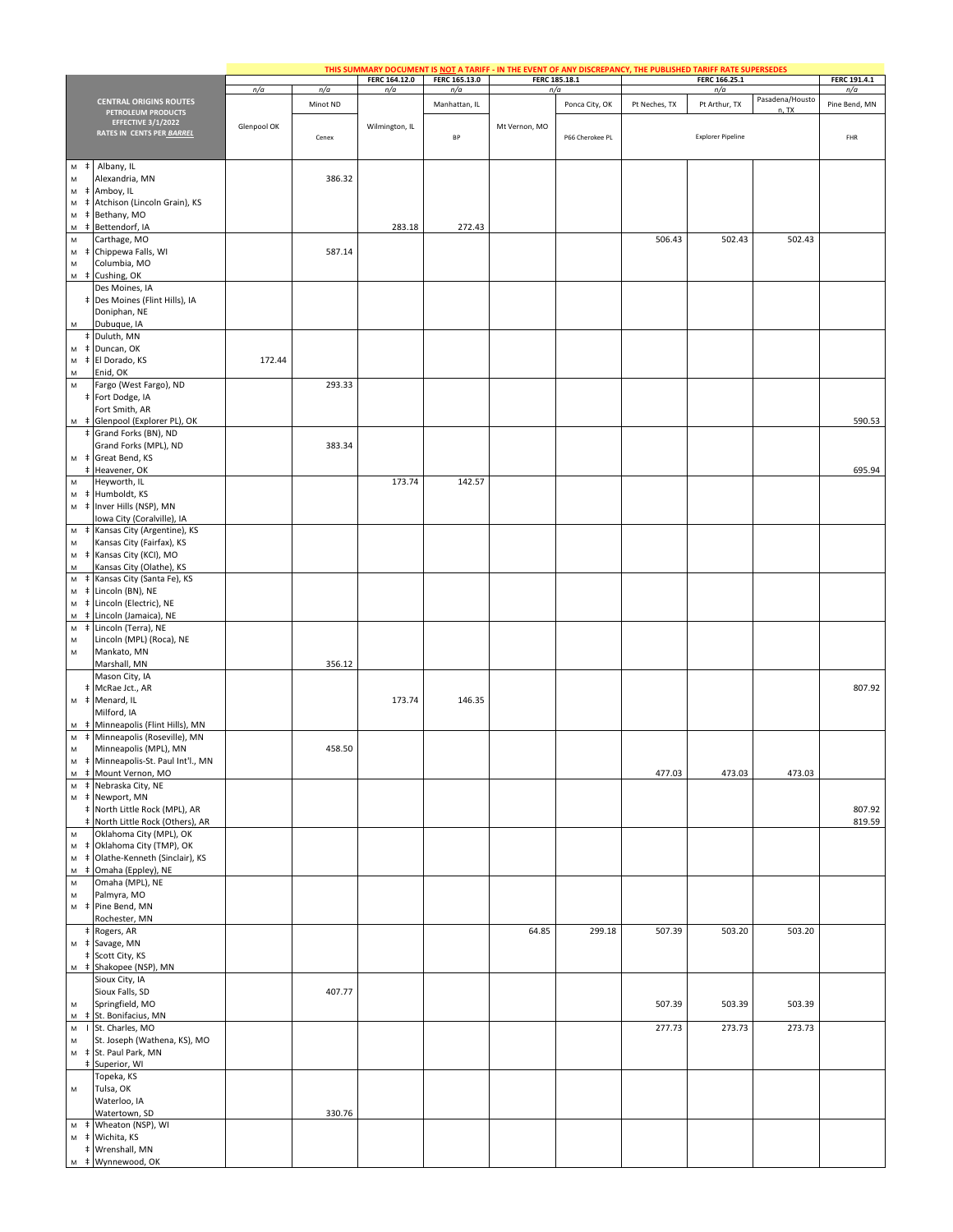|                                                  |                                                                 |                          |                 |               |                |                          | THIS SUMMARY DOCUMENT IS NOT A TARIFF - IN THE EVENT OF ANY DISCREPANCY, THE PUBLISHED TARIFF RATE SUPERSEDES |                                                         |                          |                          |                 |
|--------------------------------------------------|-----------------------------------------------------------------|--------------------------|-----------------|---------------|----------------|--------------------------|---------------------------------------------------------------------------------------------------------------|---------------------------------------------------------|--------------------------|--------------------------|-----------------|
|                                                  |                                                                 | OCC 14.20.0              |                 | <b>KCC 43</b> | n/a            | OCC 14.20.0              | <b>MN 24</b>                                                                                                  | FERC 160.39.1 / 188.5.0 / 194.2.0<br>n/a                | OCC 14.20.0              | n/a                      | <b>KCC 43</b>   |
|                                                  | <b>CENTRAL ORIGINS ROUTES</b>                                   | Oklahoma Central         |                 | Kansas        |                |                          | Minneapolis                                                                                                   |                                                         | Ardmore, OK              | Wichita, KS              |                 |
|                                                  | <b>PETROLEUM PRODUCTS</b>                                       |                          |                 |               |                |                          |                                                                                                               |                                                         |                          |                          |                 |
|                                                  | <b>EFFECTIVE 3/1/2022</b><br>RATES IN CENTS PER GALLON          | Ponca City, OK Tulsa     |                 |               | Duncan, OK     | Wynnewood, OK            | Pine Bend, St Paul<br>Park, Minneapolis                                                                       | Superior, WI                                            | Valero Partners          |                          | McPherson, KS   |
|                                                  |                                                                 | OK                       | Coffeyville, KS | El Dorado, KS |                |                          | (Roseville),                                                                                                  |                                                         | Wynnewood, LLC           | hillips 66 Carrier LLC   |                 |
|                                                  |                                                                 |                          |                 |               |                |                          | Rosemount, MN                                                                                                 |                                                         |                          |                          |                 |
| $\ddagger$<br>M                                  | Albany, IL                                                      | 9.68                     | 9.68            | 9.68          | 11.88          | 11.69                    | $\sim$                                                                                                        | ×                                                       | 12.37                    | 11.15                    | 10.16           |
| M                                                | Alexandria, MN                                                  | 11.86                    | 11.86           | 11.86         | 13.99          | 13.81                    | 5.46                                                                                                          | 8.09                                                    | 14.49                    | 13.29                    | 12.33           |
| M<br>$\overline{\phantom{a}}$<br>M<br>$\ddagger$ | Amboy, IL<br>Atchison (Lincoln Grain), KS                       | 9.20<br>6.27             | 9.20            | 9.20<br>×,    | 11.29<br>8.47  | 11.11<br>8.28            | 7.59                                                                                                          |                                                         | 11.79<br>8.96            | 12.14<br>$\sim$          | 9.69<br>$\sim$  |
| ${\sf M}$<br>$\ddagger$                          | Bethany, MO                                                     | 6.78                     | 6.78            | 6.78          | 8.86           | 8.69                     | 8.90                                                                                                          |                                                         | 9.37                     | 8.68                     | 7.26            |
| ${\sf M}$<br>$\pm$                               | Bettendorf, IA                                                  | 9.20                     | 9.20            | 9.20          | 11.29          | 11.11                    | 7.59                                                                                                          | 10.28                                                   | 11.79                    | 12.14                    | 9.69            |
| M                                                | Carthage, MO                                                    | 5.95                     | 5.29            | 5.29          | 8.16           | 7.97                     | 10.48                                                                                                         |                                                         | 8.65                     | 6.76                     | 5.77            |
| M<br>$\ddagger$                                  | Chippewa Falls, WI                                              | 11.05                    | 11.05           | 11.05         | 13.14          | 12.96                    | 3.08                                                                                                          | 6.67                                                    | 13.64                    | 12.53                    | 11.54           |
| ${\sf M}$                                        | Columbia, MO                                                    | 8.32                     | 8.32            | 8.32          | 10.48          | 10.29                    | 12.33                                                                                                         |                                                         | 10.98                    | 9.77                     | 8.79            |
|                                                  | M # Cushing, OK                                                 | 2.23                     | 6.25            | 6.25          | 7.87           | 7.73                     | 6.25                                                                                                          | 7.05                                                    | 8.41                     | 7.64                     | 6.64            |
|                                                  | Des Moines, IA<br># Des Moines (Flint Hills), IA                | 6.25<br>5.66             | 5.66            | 5.66          | 7.28           | 7.14                     | 5.66                                                                                                          | 6.46                                                    | 7.82                     | 7.05                     | 6.05            |
|                                                  | Doniphan, NE                                                    | 5.53                     | 5.53            | 5.53          | 7.15           | 7.01                     | 7.17                                                                                                          |                                                         | 7.69                     | 6.89                     | 5.53            |
| M                                                | Dubuque, IA                                                     | 10.28                    | 10.28           | 10.28         | 12.48          | 12.29                    | 8.59                                                                                                          | 10.28                                                   | 12.97                    | 11.75                    | 10.76           |
|                                                  | # Duluth, MN                                                    | 8.73                     | 8.73            | 8.73          | 10.35          | 10.22                    | 4.24                                                                                                          | 2.17                                                    | 10.90                    | 10.20                    | 9.13            |
| M                                                | # Duncan, OK                                                    | $\mathcal{L}$            | ÷.              | ÷.            |                | 1.90                     |                                                                                                               |                                                         | 2.59                     |                          | ×.              |
| ${\sf M}$                                        | # El Dorado, KS                                                 | 3.86                     | 3.13            | 3.13          | 5.95           | 5.77                     | 10.15                                                                                                         | $\sim$                                                  | 6.45                     |                          | 3.53            |
| M<br>M                                           | Enid, OK<br>Fargo (West Fargo), ND                              | 3.61<br>13.59            | 3.61<br>13.59   | 3.61<br>13.59 | 5.80<br>15.69  | 5.61<br>15.51            | 12.51<br>7.01                                                                                                 | 9.08                                                    | 6.30<br>16.19            | 5.08<br>14.99            | 4.09<br>14.05   |
|                                                  | # Fort Dodge, IA                                                | 6.25                     | 6.25            | 6.25          | 7.87           | 7.73                     | 6.19                                                                                                          | 7.05                                                    | 8.41                     | 7.64                     | 6.64            |
|                                                  | Fort Smith, AR                                                  | 4.97                     | 4.97            | 4.97          | 3.48           | 3.33                     | 13.11                                                                                                         |                                                         | 4.01                     | 6.17                     | 5.36            |
|                                                  | M $\ddagger$ Glenpool (Explorer PL), OK                         | 2.46                     | 2.46            | 2.46          | 4.34           | 4.16                     | ٠                                                                                                             |                                                         | 4.84                     |                          | 2.66            |
|                                                  | Grand Forks (BN), ND                                            | 10.18                    | 10.18           | 10.18         | 11.80          | 11.66                    | 5.00                                                                                                          | 6.71                                                    | 12.34                    | 11.69                    | 10.57           |
|                                                  | Grand Forks (MPL), ND                                           | 10.45                    | 10.45           | 10.45         | 12.07          | 11.93                    | 5.39                                                                                                          | 6.98                                                    | 12.61                    | 11.97                    | 10.84           |
|                                                  | M $\ddagger$ Great Bend, KS<br>Heavener, OK<br>$\ddagger$       | 5.34<br>4.97             | 5.34<br>4.97    | 2.20<br>4.97  | 7.03<br>3.48   | 6.89<br>3.33             | 10.24<br>$\sim$                                                                                               | $\sim$                                                  | 7.57<br>4.01             | $\overline{\phantom{a}}$ | 2.59<br>5.36    |
| M                                                | Heyworth, IL                                                    | 7.37                     | 7.37            | 7.37          | 9.45           | 9.27                     | $\overline{\phantom{a}}$                                                                                      |                                                         | 9.95                     | 8.84                     | 7.85            |
| M                                                | # Humboldt, KS                                                  | 4.94                     |                 |               | 7.03           | 6.85                     |                                                                                                               |                                                         | 7.53                     |                          |                 |
| ${\sf M}$                                        | ‡ Inver Hills (NSP), MN                                         | 11.42                    | 11.42           | 11.42         | 13.62          | 13.43                    | 2.06                                                                                                          | 5.11                                                    | 14.11                    |                          | 11.90           |
|                                                  | Iowa City (Coralville), IA                                      | 7.56                     | 7.56            | 7.56          | 9.18           | 9.04                     | 6.32                                                                                                          | 7.56                                                    | 9.73                     | 9.78                     | 7.96            |
| ${\sf M}$<br>$\pm$                               | Kansas City (Argentine), KS                                     | 5.94                     | 4.33            | 4.33          | 8.03           | 7.85                     | 8.98                                                                                                          | $\sim$                                                  | 8.53                     | ×.                       | 4.72            |
| ${\sf M}$                                        | Kansas City (Fairfax), KS                                       | 6.45                     | 4.74            | 4.74          | 8.53           | 8.35                     | 9.49                                                                                                          |                                                         | 9.03                     | 6.64                     | 5.13            |
| ${\sf M}$<br>$\pm$<br>M                          | Kansas City (KCI), MO<br>Kansas City (Olathe), KS               | 6.80<br>6.45             | 6.13<br>4.74    | 6.13<br>4.74  | 9.00<br>8.53   | 8.81<br>8.35             | 9.84<br>9.49                                                                                                  | $\sim$                                                  | 9.49<br>9.03             | 7.60<br>6.64             | 6.61<br>5.13    |
| ${\sf M}$<br>$\ddagger$                          | Kansas City (Santa Fe), KS                                      | 5.94                     | 4.33            | 4.33          | 8.03           | 7.85                     | $\overline{\phantom{a}}$                                                                                      |                                                         | 8.53                     | 6.18                     | 4.72            |
| ${\sf M}$<br>$\pm$                               | Lincoln (BN), NE                                                | 6.98                     | 6.98            | 6.98          | 9.13           | 8.94                     | 7.25                                                                                                          |                                                         | 9.63                     | 8.42                     | 7.45            |
| ${\sf M}$<br>$\pm$                               | Lincoln (Electric), NE                                          | 6.98                     | 6.98            | 6.98          | 9.13           | 8.94                     | 7.25                                                                                                          |                                                         | 9.63                     |                          | 7.45            |
| M<br>$\pm$                                       | Lincoln (Jamaica), NE                                           | 6.98                     | 6.98            | 6.98          | 9.13           | 8.94                     | 7.25                                                                                                          |                                                         | 9.63                     | 8.42                     | 7.45            |
| ${\sf M}$<br>$\pm$                               | Lincoln (Terra), NE                                             | 6.98                     | 6.98            | 6.98          | 9.13           | 8.94                     | 7.25                                                                                                          | ×.                                                      | 9.63                     | ×.                       | 7.45            |
| ${\sf M}$<br>${\sf M}$                           | Lincoln (MPL) (Roca), NE<br>Mankato, MN                         | 7.33<br>10.51            | 7.33<br>10.51   | 7.33<br>10.51 | 9.48<br>12.66  | 9.30<br>12.47            | 7.25<br>4.20                                                                                                  | 8.33                                                    | 9.98<br>13.16            | 8.68<br>11.95            | 7.33<br>10.98   |
|                                                  | Marshall, MN                                                    | 8.99                     | 8.99            | 8.99          | 8.99           | 10.47                    | 5.16                                                                                                          | 7.11                                                    | 11.15                    | 10.47                    | 9.38            |
|                                                  | Mason City, IA                                                  | 7.89                     | 7.89            | 7.89          | 9.51           | 9.37                     | 3.15                                                                                                          | 6.26                                                    | 10.05                    | 9.33                     | 8.28            |
|                                                  | # McRae Jct., AR                                                | 7.71                     | 7.71            | 7.71          | 7.43           | 7.43                     |                                                                                                               |                                                         | $\sim$                   |                          | 8.00            |
|                                                  | M # Menard, IL                                                  | 7.37                     | 7.37            | 7.37          | 9.45           | 9.27                     |                                                                                                               |                                                         | 9.95                     | 8.84                     | 7.85            |
|                                                  | Milford, IA                                                     | 5.00                     | 5.00            | 5.00          | 6.62           | 6.48                     | 5.58                                                                                                          | 7.16                                                    | 7.17                     | 7.21                     | 5.00            |
| м ‡<br>M<br>$\ddagger$                           | Minneapolis (Flint Hills), MN                                   | 11.42                    | 11.42           | 11.42         | 13.62          | 13.43                    | 2.78<br>2.78                                                                                                  | 5.82                                                    | 14.11                    | 12.89                    | $\sim$<br>11.90 |
| ${\sf M}$                                        | Minneapolis (Roseville), MN<br>Minneapolis (MPL), MN            | 11.76                    | 11.76           | 11.76         | 13.96          | 13.77                    | 2.78                                                                                                          | 5.82                                                    | 14.45                    | 13.23                    | 12.24           |
|                                                  | # Minneapolis-St. Paul Int'l., MN                               | 11.80                    | 11.80           | 11.80         | 14.01          | 13.82                    | 2.79                                                                                                          | 5.84                                                    | 14.50                    | 13.28                    | 12.29           |
|                                                  | M # Mount Vernon, MO                                            | 5.25                     | 4.59            | 4.59          | 7.45           | 7.26                     |                                                                                                               |                                                         | 7.94                     |                          | 5.07            |
|                                                  | M # Nebraska City, NE                                           | 6.78                     | 6.78            | 6.78          | 8.86           | 8.69                     | $\mathbb{Z}^2$                                                                                                |                                                         | 9.37                     | 8.25                     | 7.26            |
|                                                  | M # Newport, MN                                                 |                          |                 |               |                |                          | 2.06                                                                                                          |                                                         |                          |                          |                 |
|                                                  | # North Little Rock (MPL), AR<br>North Little Rock (Others), AR | 7.64<br>7.92             | 7.64<br>7.92    | 7.64<br>7.92  | 7.36<br>7.64   | 7.36<br>7.64             | $\overline{\phantom{a}}$                                                                                      |                                                         | 8.04<br>8.32             |                          | 7.92            |
| ${\sf M}$                                        | Oklahoma City (MPL), OK                                         | 3.61                     | 3.61            | 3.61          | 3.45           | 3.27                     | 12.51                                                                                                         | ×                                                       | 3.95                     | 5.08                     | 8.19<br>4.09    |
| ${\sf M}$                                        | # Oklahoma City (TMP), OK                                       | 3.01                     | 3.01            | 3.01          | 2.86           | 2.75                     | ٠                                                                                                             |                                                         | 3.43                     |                          | 3.23            |
| ${\sf M}$<br>$\pm$                               | Olathe-Kenneth (Sinclair), KS                                   | 5.94                     | 4.71            | 4.71          | 8.03           | 7.85                     | 8.98                                                                                                          |                                                         | 8.53                     |                          | 5.14            |
| $\pm$<br>M                                       | Omaha (Eppley), NE                                              | 6.89                     | 6.89            | 6.89          | 8.90           | 8.73                     | 6.81                                                                                                          |                                                         | 9.41                     | 9.30                     | 7.33            |
| ${\sf M}$                                        | Omaha (MPL), NE                                                 | 6.89                     | 6.89            | 6.89          | 8.90           | 8.73                     | 6.81                                                                                                          | $\overline{\phantom{a}}$                                | 9.41                     | 9.30                     | 7.33            |
| ${\sf M}$                                        | Palmyra, MO<br>M # Pine Bend, MN                                | 8.32<br>11.42            | 8.32<br>11.42   | 8.32<br>11.42 | 10.48<br>13.62 | 10.29<br>13.43           | 12.33<br>2.06                                                                                                 | $\sim$<br>$\sim$                                        | 10.98<br>14.11           | 9.77                     | 8.79<br>11.90   |
|                                                  | Rochester, MN                                                   | 7.89                     | 7.89            | 7.89          | 9.51           | 9.37                     | 4.06                                                                                                          | 5.30                                                    | 10.05                    | 9.33                     | 8.28            |
|                                                  | ‡ Rogers, AR                                                    | 5.97                     | 5.97            | 5.97          | 7.82           | 7.66                     | 10.55                                                                                                         | $\overline{\phantom{a}}$                                | 8.35                     |                          | 5.82            |
|                                                  | M $\neq$ Savage, MN                                             | 11.42                    | 11.42           | 11.42         | 13.62          | 13.43                    | 2.78                                                                                                          |                                                         | 14.11                    |                          | 11.90           |
|                                                  | # Scott City, KS                                                | 6.34                     | 6.28            | 3.14          | 8.06           | 7.91                     | 11.20                                                                                                         |                                                         | 8.51                     |                          | 3.54            |
|                                                  | M # Shakopee (NSP), MN                                          | 11.42                    | 11.42           | 11.42         | 13.62          | 13.43                    | 2.78                                                                                                          | 5.15                                                    | 14.11                    |                          | 11.90           |
|                                                  | Sioux City, IA                                                  | 6.40                     | 6.40            | 6.40          | 8.02           | 7.88                     | 5.97                                                                                                          | 7.24                                                    | 8.57                     | 8.74                     | 6.40            |
| M                                                | Sioux Falls, SD<br>Springfield, MO                              | 6.40<br>5.98             | 6.40<br>5.31    | 6.40<br>5.31  | 8.02<br>8.19   | 7.88<br>8.00             | 5.97<br>10.16                                                                                                 | 7.24<br>$\overline{\phantom{a}}$                        | 8.57<br>8.68             | 7.80<br>6.79             | 6.40<br>5.79    |
| ${\sf M}$                                        | # St. Bonifacius, MN                                            | 11.42                    | 11.42           | 11.42         | 13.62          | 13.43                    | 2.78                                                                                                          | 5.15                                                    | 14.11                    |                          | 11.90           |
| ${\sf M}$                                        | I St. Charles, MO                                               | $\overline{\phantom{a}}$ | $\sim$          | $\sim$        | $\sim$         | $\overline{\phantom{a}}$ | $\overline{\phantom{a}}$                                                                                      | $\overline{\phantom{a}}$                                | $\overline{\phantom{a}}$ | $\overline{\phantom{a}}$ | $\sim$          |
| M                                                | St. Joseph (Wathena, KS), MO                                    | 6.45                     | 5.19            | 5.19          | 9.22           | 9.03                     | 10.23                                                                                                         | $\overline{\phantom{a}}$                                | 9.71                     | 7.14                     | 6.12            |
| M                                                | # St. Paul Park, MN                                             | 11.42                    | 11.42           | 11.42         | 13.62          | 13.43                    | 2.06                                                                                                          |                                                         | 14.11                    |                          | 11.90           |
| $\ddagger$                                       | Superior, WI                                                    | 8.73                     | 8.73            | 8.73          | 10.35          | 10.22                    | 3.29                                                                                                          |                                                         | 10.90                    | 10.20                    | 9.13            |
| M                                                | Topeka, KS<br>Tulsa, OK                                         | 5.00<br>2.19             | 4.81<br>2.19    | 4.81<br>2.19  | 6.62<br>4.34   | 6.48<br>4.16             | 8.60<br>11.53                                                                                                 | $\mathcal{L}_{\mathcal{A}}$<br>$\overline{\phantom{a}}$ | 7.17<br>4.84             | 7.52<br>4.93             | 5.13<br>2.66    |
|                                                  | Waterloo, IA                                                    | 7.56                     | 7.56            | 7.56          | 9.18           | 9.04                     | 6.32                                                                                                          | 7.56                                                    | 9.73                     | 8.99                     | 7.96            |
|                                                  | Watertown, SD                                                   | 9.08                     | 9.08            | 9.08          | 10.71          | 10.47                    | 4.14                                                                                                          | 7.11                                                    | 11.15                    | 10.46                    | 8.99            |
|                                                  | M # Wheaton (NSP), WI                                           | 11.66                    | 11.66           | 11.66         | 13.86          | 13.67                    | 3.25                                                                                                          | 7.04                                                    | 14.35                    | $\overline{\phantom{a}}$ | 12.14           |
|                                                  | M # Wichita, KS                                                 | 3.24                     | 2.64            | 0.99          | 5.44           | 5.25                     | 10.11                                                                                                         |                                                         | 5.93                     |                          | 1.38            |
|                                                  | # Wrenshall, MN                                                 | 8.73                     | 8.73            | 8.73          | 10.35          | 10.22                    | 4.24                                                                                                          | 2.17                                                    | 10.90                    | 10.20                    | 9.13            |
|                                                  | M # Wynnewood, OK                                               |                          |                 |               | 0.77           | 0.30                     |                                                                                                               |                                                         | 0.98                     |                          |                 |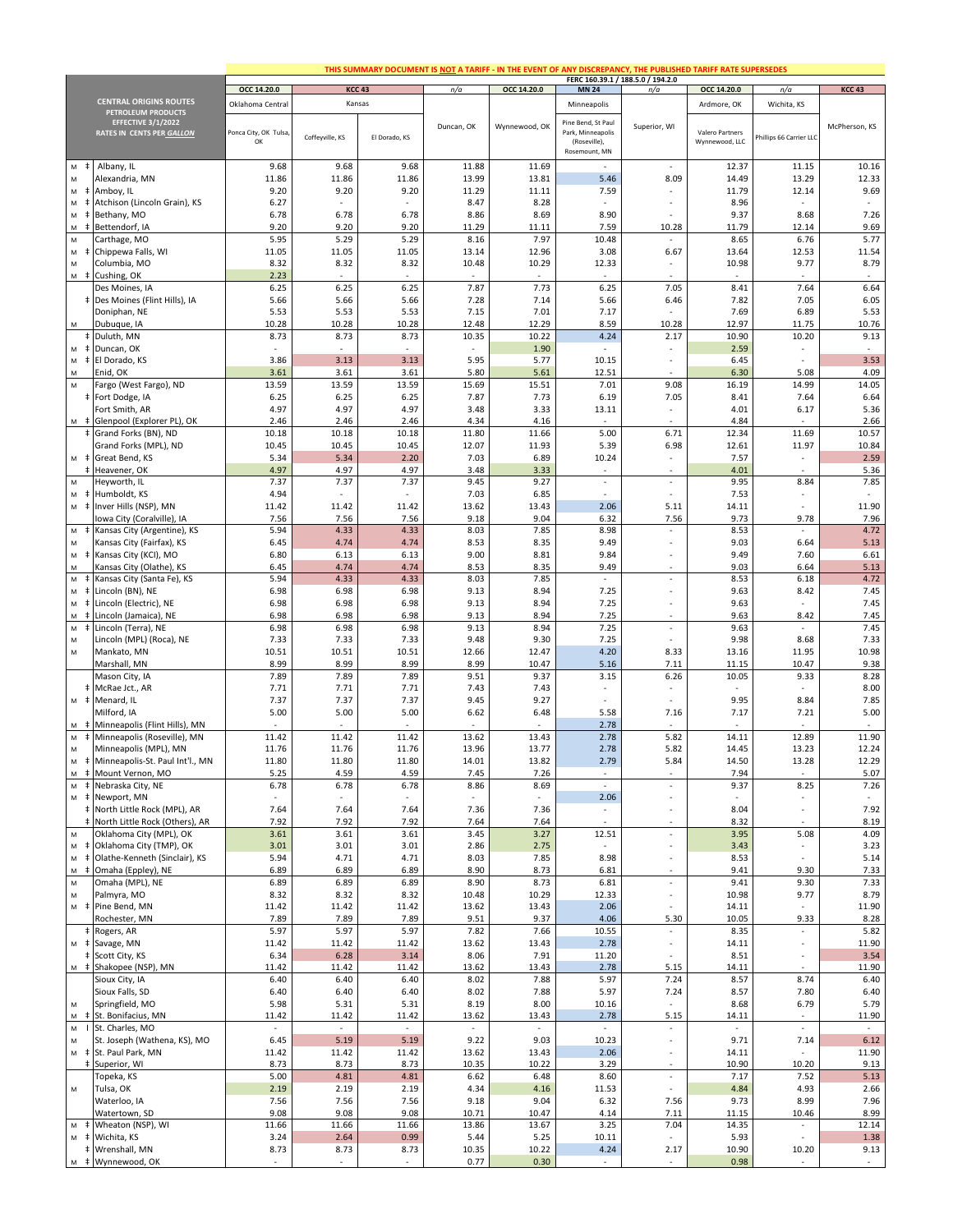|                                                                                                                         |                                                                  |                                                      |                                                      |                                                      |                                                      | THIS SUMMARY DOCUMENT IS NOT A TARIFF - IN THE EVENT OF ANY DISCREPANCY, THE PUBLISHED TARIFF RATE SUPERSEDES |                                            |                                                      |                                                      |                                                      |                                                      |
|-------------------------------------------------------------------------------------------------------------------------|------------------------------------------------------------------|------------------------------------------------------|------------------------------------------------------|------------------------------------------------------|------------------------------------------------------|---------------------------------------------------------------------------------------------------------------|--------------------------------------------|------------------------------------------------------|------------------------------------------------------|------------------------------------------------------|------------------------------------------------------|
|                                                                                                                         |                                                                  | n/a                                                  | n/a                                                  | FERC 164.12.0<br>n/a                                 | FERC 165.13.0<br>n/a                                 |                                                                                                               | FERC 185.18.1<br>n/a                       |                                                      | FERC 166.25.1<br>n/a                                 |                                                      | FERC 191.4.1<br>n/a                                  |
|                                                                                                                         | <b>CENTRAL ORIGINS ROUTES</b>                                    |                                                      | Minot ND                                             |                                                      | Manhattan, IL                                        |                                                                                                               | Ponca City, OK                             | Pt Neches, TX                                        | Pt Arthur, TX                                        | Pasadena/Housto                                      | Pine Bend, MN                                        |
|                                                                                                                         | PETROLEUM PRODUCTS<br>EFFECTIVE 3/1/2022                         | Glenpool OK                                          |                                                      | Wilmington, IL                                       |                                                      | Mt Vernon, MO                                                                                                 |                                            |                                                      |                                                      | n, TX                                                |                                                      |
|                                                                                                                         | RATES IN CENTS PER GALLON                                        |                                                      | Cenex                                                |                                                      | BP                                                   |                                                                                                               | P66 Cherokee PL                            |                                                      | <b>Explorer Pipeline</b>                             |                                                      | FHR                                                  |
| ${\sf M}$<br>$\pm$                                                                                                      | Albany, IL                                                       | $\sim$                                               | $\sim$                                               | ٠                                                    | ٠                                                    | $\sim$                                                                                                        | $\sim$                                     | $\overline{\phantom{a}}$                             |                                                      | $\sim$                                               |                                                      |
| ${\sf M}$<br>${\sf M}$                                                                                                  | Alexandria, MN<br>Amboy, IL                                      |                                                      | 9.20                                                 |                                                      |                                                      | ٠                                                                                                             |                                            |                                                      |                                                      |                                                      |                                                      |
| ${\sf M}$                                                                                                               | Atchison (Lincoln Grain), KS                                     |                                                      |                                                      |                                                      |                                                      |                                                                                                               |                                            |                                                      |                                                      |                                                      |                                                      |
| ${\sf M}$<br>${\sf M}$<br>$\pm$                                                                                         | Bethany, MO<br>Bettendorf, IA                                    | $\sim$                                               |                                                      | 6.74                                                 | $\sim$<br>6.49                                       | ÷.                                                                                                            |                                            |                                                      |                                                      |                                                      |                                                      |
| ${\sf M}$                                                                                                               | Carthage, MO                                                     | $\sim$                                               | $\overline{\phantom{a}}$                             | $\sim$                                               | $\overline{\phantom{a}}$                             | $\overline{\phantom{a}}$                                                                                      | $\overline{\phantom{a}}$                   | 12.06                                                | 11.96                                                | 11.96                                                | ÷                                                    |
| M<br>${\sf M}$                                                                                                          | Chippewa Falls, WI<br>Columbia, MO                               | $\overline{\phantom{a}}$<br>$\overline{\phantom{a}}$ | 13.98                                                | $\overline{\phantom{a}}$<br>÷                        | ÷<br>÷                                               | $\overline{\phantom{a}}$<br>÷,                                                                                |                                            |                                                      | ÷,                                                   | ÷,                                                   |                                                      |
|                                                                                                                         | M $\neq$ Cushing, OK                                             | $\sim$                                               |                                                      | $\sim$                                               | ٠                                                    | ٠                                                                                                             |                                            |                                                      | $\sim$                                               | $\overline{\phantom{a}}$                             |                                                      |
|                                                                                                                         | Des Moines, IA<br># Des Moines (Flint Hills), IA                 | $\sim$<br>$\sim$                                     | $\sim$                                               | $\sim$<br>٠                                          | $\sim$<br>$\overline{\phantom{a}}$                   | $\sim$<br>$\overline{\phantom{a}}$                                                                            | ٠<br>$\sim$                                | $\overline{\phantom{a}}$                             | $\mathcal{L}_{\mathcal{A}}$<br>٠                     | $\sim$<br>٠                                          | ×,                                                   |
|                                                                                                                         | Doniphan, NE                                                     | $\overline{\phantom{a}}$                             |                                                      |                                                      |                                                      | ٠                                                                                                             |                                            |                                                      |                                                      |                                                      |                                                      |
| M                                                                                                                       | Dubuque, IA<br>‡ Duluth, MN                                      | $\sim$<br>$\overline{\phantom{a}}$                   | $\overline{\phantom{a}}$                             | $\sim$                                               | ÷.<br>$\overline{\phantom{a}}$                       | ä,<br>$\overline{\phantom{a}}$                                                                                | $\sim$<br>$\overline{\phantom{a}}$         | $\overline{\phantom{a}}$                             | $\sim$<br>$\bar{z}$                                  | $\overline{\phantom{a}}$                             | $\overline{\phantom{a}}$                             |
| ${\sf M}$                                                                                                               | # Duncan, OK                                                     | $\sim$                                               | $\sim$                                               | ٠                                                    | ٠                                                    | ٠                                                                                                             | $\sim$                                     | $\sim$                                               | $\sim$                                               | $\sim$                                               | ٠                                                    |
| $\mathsf{M}% _{T}=\mathsf{M}_{T}\!\left( a,b\right) ,\ \mathsf{M}_{T}=\mathsf{M}_{T}\!\left( a,b\right) ,$<br>M         | # El Dorado, KS<br>Enid, OK                                      | 4.11                                                 | $\sim$                                               | $\sim$                                               | $\sim$                                               | ä,                                                                                                            | ٠                                          | $\sim$                                               | ٠                                                    | ٠                                                    | ٠                                                    |
| M                                                                                                                       | Fargo (West Fargo), ND                                           | $\overline{\phantom{a}}$                             | 6.98                                                 | $\overline{\phantom{a}}$                             | $\overline{\phantom{a}}$                             | $\overline{\phantom{a}}$                                                                                      | $\overline{\phantom{a}}$                   | $\overline{\phantom{a}}$                             | $\overline{\phantom{a}}$                             | $\overline{\phantom{a}}$                             | ÷,                                                   |
|                                                                                                                         | # Fort Dodge, IA<br>Fort Smith, AR                               | $\overline{\phantom{a}}$<br>$\sim$                   | $\sim$                                               | ٠<br>٠                                               | ٠<br>٠                                               | $\overline{\phantom{a}}$<br>٠                                                                                 | $\overline{\phantom{a}}$<br>$\sim$         | $\sim$<br>$\overline{\phantom{a}}$                   | $\sim$<br>$\sim$                                     | ٠<br>$\sim$                                          | ×,                                                   |
|                                                                                                                         | M # Glenpool (Explorer PL), OK                                   | $\sim$                                               | $\sim$                                               | $\sim$                                               | ٠                                                    | $\sim$                                                                                                        | $\sim$                                     | $\sim$                                               | $\sim$                                               | $\sim$                                               | 14.06                                                |
|                                                                                                                         | # Grand Forks (BN), ND<br>Grand Forks (MPL), ND                  | $\overline{\phantom{a}}$<br>$\overline{\phantom{a}}$ | $\overline{\phantom{a}}$<br>9.13                     | $\overline{\phantom{a}}$<br>$\overline{\phantom{a}}$ | $\overline{\phantom{a}}$<br>÷                        | $\overline{\phantom{a}}$<br>$\overline{\phantom{a}}$                                                          | $\overline{\phantom{a}}$                   | $\overline{\phantom{a}}$                             | $\overline{\phantom{a}}$<br>$\overline{\phantom{a}}$ | ÷,<br>÷,                                             | $\overline{\phantom{a}}$<br>÷,                       |
|                                                                                                                         | M # Great Bend, KS                                               | ٠                                                    |                                                      | ٠                                                    |                                                      | ٠                                                                                                             |                                            | $\sim$                                               | ٠                                                    | ٠                                                    |                                                      |
| ${\sf M}$                                                                                                               | Heavener, OK<br>Heyworth, IL                                     | $\sim$<br>$\overline{\phantom{a}}$                   | $\sim$                                               | 4.14                                                 | ×.<br>3.39                                           | ×.<br>$\overline{\phantom{a}}$                                                                                | $\sim$<br>$\overline{\phantom{a}}$         | $\overline{\phantom{a}}$                             | ×.<br>$\overline{\phantom{a}}$                       | ٠<br>$\overline{\phantom{a}}$                        | 16.57<br>$\sim$                                      |
| M<br>ŧ                                                                                                                  | Humboldt, KS                                                     | $\overline{\phantom{a}}$                             |                                                      | ÷                                                    | $\overline{\phantom{a}}$                             | $\overline{\phantom{a}}$                                                                                      |                                            |                                                      | ÷,                                                   |                                                      | ×,                                                   |
| ${\sf M}$<br>$\ddagger$                                                                                                 | Inver Hills (NSP), MN<br>Iowa City (Coralville), IA              | $\overline{\phantom{a}}$                             |                                                      | ÷,                                                   | ÷,                                                   | ÷,                                                                                                            | $\sim$                                     |                                                      | ÷,<br>$\sim$                                         | ÷,                                                   |                                                      |
| ${\sf M}$<br>÷.                                                                                                         | Kansas City (Argentine), KS                                      | $\sim$                                               | $\sim$                                               | ×                                                    | ä,                                                   | ×                                                                                                             | $\sim$                                     | $\sim$                                               | ×.                                                   | $\sim$                                               | $\sim$                                               |
| ${\sf M}$<br>${\sf M}$                                                                                                  | Kansas City (Fairfax), KS<br>Kansas City (KCI), MO               | ٠<br>$\overline{\phantom{a}}$                        |                                                      | ٠                                                    | ٠                                                    | ٠<br>÷,                                                                                                       | $\sim$                                     |                                                      | ٠<br>÷,                                              | ٠                                                    |                                                      |
| M                                                                                                                       | Kansas City (Olathe), KS                                         | $\overline{\phantom{a}}$                             | $\sim$                                               | $\overline{\phantom{a}}$                             | $\overline{\phantom{a}}$                             | $\overline{\phantom{a}}$                                                                                      | $\overline{\phantom{a}}$                   | $\sim$                                               | $\overline{\phantom{a}}$                             | $\overline{\phantom{a}}$                             |                                                      |
| ${\sf M}$<br>${\sf M}$                                                                                                  | Kansas City (Santa Fe), KS<br>Lincoln (BN), NE                   | $\overline{\phantom{a}}$<br>$\sim$                   | $\overline{\phantom{a}}$                             | $\overline{\phantom{a}}$<br>٠                        | ÷,<br>٠                                              | $\overline{\phantom{a}}$<br>٠                                                                                 | $\overline{\phantom{a}}$<br>$\overline{a}$ | $\overline{\phantom{a}}$<br>$\overline{\phantom{a}}$ | $\overline{\phantom{a}}$<br>٠                        | $\overline{\phantom{a}}$<br>٠                        | ÷                                                    |
| ${\sf M}$<br>$\ddagger$                                                                                                 | Lincoln (Electric), NE                                           | $\sim$                                               |                                                      | ×,                                                   | ٠                                                    | ÷,                                                                                                            | $\sim$                                     | $\overline{\phantom{a}}$                             | ä,                                                   | ٠                                                    |                                                      |
| M<br>${\sf M}$                                                                                                          | Lincoln (Jamaica), NE<br>‡ Lincoln (Terra), NE                   | $\overline{\phantom{a}}$                             | $\overline{\phantom{a}}$                             | $\overline{\phantom{a}}$                             | ÷,                                                   | $\overline{\phantom{a}}$                                                                                      | $\overline{\phantom{a}}$                   | $\overline{\phantom{a}}$                             | $\overline{\phantom{a}}$                             | $\overline{\phantom{a}}$                             | ÷                                                    |
| ${\sf M}$                                                                                                               | Lincoln (MPL) (Roca), NE                                         | $\overline{\phantom{a}}$                             |                                                      | ٠                                                    | ٠                                                    | ٠                                                                                                             |                                            |                                                      |                                                      | ٠                                                    |                                                      |
| ${\sf M}$                                                                                                               | Mankato, MN<br>Marshall, MN                                      | $\sim$<br>٠                                          | $\sim$<br>8.48                                       | ٠<br>$\sim$                                          | ٠<br>٠                                               | ٠<br>$\sim$                                                                                                   | $\sim$<br>$\sim$                           | $\sim$<br>$\sim$                                     | $\sim$<br>$\sim$                                     | $\sim$<br>٠                                          | ٠<br>٠                                               |
|                                                                                                                         | Mason City, IA                                                   |                                                      |                                                      | $\overline{\phantom{a}}$                             | ÷,<br>$\overline{\phantom{a}}$                       | $\overline{\phantom{a}}$                                                                                      | $\overline{\phantom{a}}$                   |                                                      | ÷,                                                   |                                                      |                                                      |
| M                                                                                                                       | # McRae Jct., AR<br># Menard, IL                                 |                                                      |                                                      | $\overline{\phantom{a}}$<br>4.14                     | 3.48                                                 | ÷,<br>٠                                                                                                       |                                            |                                                      | ٠                                                    |                                                      | 19.24<br>٠                                           |
|                                                                                                                         | Milford, IA                                                      | $\sim$<br>٠                                          |                                                      | $\sim$<br>٠                                          | ٠<br>٠                                               | ٠<br>٠                                                                                                        | $\sim$<br>$\sim$                           | $\overline{\phantom{a}}$                             | ÷.<br>٠                                              | ٠<br>٠                                               | ×,                                                   |
| ${\sf M}$                                                                                                               | M # Minneapolis (Flint Hills), MN<br>Minneapolis (Roseville), MN | $\overline{\phantom{a}}$                             | $\sim$                                               | $\overline{\phantom{a}}$                             | $\overline{\phantom{a}}$                             | $\overline{\phantom{a}}$                                                                                      | $\overline{\phantom{a}}$                   | $\overline{\phantom{a}}$                             | $\overline{\phantom{a}}$                             | $\overline{\phantom{a}}$                             | ÷                                                    |
| ${\sf M}$                                                                                                               | Minneapolis (MPL), MN                                            | $\sim$                                               | 10.92                                                | ٠                                                    | ÷.                                                   | ÷,                                                                                                            |                                            |                                                      | ä,                                                   | ä,                                                   |                                                      |
| М                                                                                                                       | # Minneapolis-St. Paul Int'l., MN<br>M # Mount Vernon, MO        |                                                      |                                                      |                                                      | ×.                                                   | ÷.                                                                                                            | $\sim$                                     | 11.36                                                | 11.26                                                | 11.26                                                |                                                      |
| M                                                                                                                       | M # Nebraska City, NE<br>‡ Newport, MN                           | $\overline{\phantom{a}}$<br>$\overline{\phantom{a}}$ | $\overline{\phantom{a}}$<br>$\overline{\phantom{a}}$ | $\overline{\phantom{a}}$<br>$\overline{\phantom{a}}$ | $\overline{\phantom{a}}$<br>÷,                       | $\overline{\phantom{a}}$<br>$\overline{\phantom{a}}$                                                          | $\sim$<br>$\overline{\phantom{a}}$         | $\sim$<br>$\overline{\phantom{a}}$                   | $\sim$<br>÷,                                         | $\sim$<br>$\overline{\phantom{a}}$                   | $\sim$<br>×.                                         |
|                                                                                                                         | ‡ North Little Rock (MPL), AR                                    | $\overline{\phantom{a}}$                             |                                                      | ÷                                                    | ÷,                                                   | $\overline{\phantom{a}}$                                                                                      |                                            |                                                      | ÷,                                                   | $\overline{\phantom{a}}$                             | 19.24                                                |
| ${\sf M}$                                                                                                               | North Little Rock (Others), AR<br>Oklahoma City (MPL), OK        | $\overline{\phantom{a}}$<br>$\overline{\phantom{a}}$ | $\sim$<br>$\sim$                                     | $\overline{\phantom{a}}$<br>$\overline{\phantom{a}}$ | $\overline{\phantom{a}}$<br>$\overline{\phantom{a}}$ | $\overline{\phantom{a}}$<br>$\overline{\phantom{a}}$                                                          | $\overline{\phantom{a}}$<br>$\sim$         | $\overline{\phantom{a}}$<br>$\sim$                   | $\overline{\phantom{a}}$<br>$\overline{\phantom{a}}$ | $\overline{\phantom{a}}$<br>$\overline{\phantom{a}}$ | 19.51<br>$\sim$                                      |
| ${\sf M}$                                                                                                               | # Oklahoma City (TMP), OK                                        | $\overline{\phantom{a}}$                             |                                                      | $\overline{\phantom{a}}$                             | $\overline{\phantom{a}}$                             | $\overline{\phantom{a}}$                                                                                      | $\overline{\phantom{a}}$                   | $\overline{\phantom{a}}$                             | $\overline{\phantom{a}}$                             | $\overline{\phantom{a}}$                             | $\sim$                                               |
| ${\sf M}$<br>M                                                                                                          | Olathe-Kenneth (Sinclair), KS                                    | $\overline{\phantom{a}}$<br>×.                       | $\sim$                                               | ÷,<br>×                                              | ÷,<br>÷,                                             | $\overline{\phantom{a}}$<br>$\overline{\phantom{a}}$                                                          | ٠                                          | $\overline{\phantom{a}}$<br>×.                       | ÷,<br>$\overline{\phantom{a}}$                       | ÷,<br>$\overline{\phantom{a}}$                       | ÷.                                                   |
| ${\sf M}$                                                                                                               | ‡ Omaha (Eppley), NE<br>Omaha (MPL), NE                          | $\overline{\phantom{a}}$                             | $\overline{\phantom{a}}$                             | $\overline{\phantom{a}}$                             | $\overline{\phantom{a}}$                             | $\sim$                                                                                                        | $\sim$                                     | $\overline{\phantom{a}}$                             | $\overline{\phantom{a}}$                             | $\overline{\phantom{a}}$                             | $\overline{\phantom{a}}$                             |
| ${\sf M}$                                                                                                               | Palmyra, MO<br>M # Pine Bend, MN                                 | ×.<br>$\sim$                                         | $\sim$<br>$\sim$                                     | $\sim$<br>$\sim$                                     | ٠<br>٠                                               | $\sim$<br>$\overline{\phantom{a}}$                                                                            | $\sim$<br>٠                                | $\sim$<br>$\sim$                                     | $\sim$<br>$\sim$                                     | ٠<br>$\sim$                                          | ÷.<br>$\sim$                                         |
|                                                                                                                         | Rochester, MN                                                    | $\sim$                                               |                                                      |                                                      |                                                      |                                                                                                               |                                            |                                                      |                                                      |                                                      |                                                      |
| M                                                                                                                       | ‡ Rogers, AR<br>‡ Savage, MN                                     | $\overline{\phantom{a}}$<br>$\overline{\phantom{a}}$ | $\overline{\phantom{a}}$<br>$\sim$                   | $\sim$<br>$\overline{\phantom{a}}$                   | $\overline{\phantom{a}}$<br>$\overline{\phantom{a}}$ | 1.54<br>$\overline{\phantom{a}}$                                                                              | 7.12<br>$\overline{\phantom{a}}$           | 12.08<br>$\sim$                                      | 11.98<br>$\overline{\phantom{a}}$                    | 11.98<br>$\overline{\phantom{a}}$                    | $\overline{\phantom{a}}$<br>$\overline{\phantom{a}}$ |
|                                                                                                                         | # Scott City, KS                                                 | $\sim$                                               | $\sim$                                               | ٠                                                    | ٠                                                    | ٠                                                                                                             | $\sim$                                     | $\sim$                                               | $\sim$                                               | $\overline{\phantom{a}}$                             | ٠                                                    |
|                                                                                                                         | M # Shakopee (NSP), MN<br>Sioux City, IA                         | $\sim$<br>$\overline{\phantom{a}}$                   | $\sim$<br>$\mathcal{L}_{\mathcal{A}}$                | $\sim$<br>$\overline{\phantom{a}}$                   | $\overline{\phantom{a}}$<br>$\overline{\phantom{a}}$ | $\overline{\phantom{a}}$<br>$\overline{\phantom{a}}$                                                          | ٠<br>$\overline{\phantom{a}}$              | $\sim$<br>$\overline{\phantom{a}}$                   | $\sim$<br>$\overline{\phantom{a}}$                   | $\sim$<br>$\overline{\phantom{a}}$                   | $\sim$<br>$\overline{\phantom{a}}$                   |
|                                                                                                                         | Sioux Falls, SD                                                  | $\overline{\phantom{a}}$                             | 9.71                                                 | $\overline{\phantom{a}}$                             | $\overline{\phantom{a}}$                             | $\overline{\phantom{a}}$                                                                                      | $\overline{\phantom{a}}$                   | $\sim$                                               | $\sim$                                               |                                                      | $\overline{\phantom{a}}$                             |
| ${\sf M}$<br>$\mathsf{M}% _{T}=\mathsf{M}_{T}\!\left( a,b\right) ,\ \mathsf{M}_{T}=\mathsf{M}_{T}\!\left( a,b\right) ,$ | Springfield, MO<br># St. Bonifacius, MN                          | $\overline{\phantom{a}}$<br>$\sim$                   | $\sim$<br>$\sim$                                     | $\overline{\phantom{a}}$<br>$\sim$                   | $\overline{\phantom{a}}$<br>$\sim$                   | ٠<br>٠                                                                                                        | $\overline{\phantom{a}}$<br>$\sim$         | 12.08<br>$\sim$                                      | 11.99<br>$\sim$                                      | 11.99                                                | $\overline{\phantom{a}}$<br>÷.                       |
|                                                                                                                         | M I St. Charles, MO                                              | $\overline{\phantom{a}}$                             | $\overline{\phantom{a}}$                             | $\overline{\phantom{a}}$                             | $\overline{\phantom{a}}$                             | $\sim$                                                                                                        | $\sim$                                     | 6.61                                                 | 6.52                                                 | 6.52                                                 | $\overline{\phantom{a}}$                             |
| ${\sf M}$<br>${\sf M}$                                                                                                  | St. Joseph (Wathena, KS), MO<br># St. Paul Park, MN              | $\overline{\phantom{a}}$<br>$\overline{\phantom{a}}$ | $\overline{\phantom{a}}$<br>$\sim$                   | $\overline{\phantom{a}}$<br>$\overline{\phantom{a}}$ | ÷,<br>$\overline{\phantom{a}}$                       | $\overline{\phantom{a}}$<br>$\overline{\phantom{a}}$                                                          | $\overline{\phantom{a}}$<br>$\sim$         | $\sim$<br>$\sim$                                     | $\overline{\phantom{a}}$<br>$\overline{\phantom{a}}$ | $\overline{\phantom{a}}$<br>$\overline{\phantom{a}}$ | $\overline{\phantom{a}}$<br>×.                       |
|                                                                                                                         | Superior, WI                                                     | $\overline{\phantom{a}}$                             |                                                      | $\sim$                                               | $\overline{\phantom{a}}$                             | $\overline{\phantom{a}}$                                                                                      | $\overline{\phantom{a}}$                   | $\overline{\phantom{a}}$                             | $\overline{\phantom{a}}$                             | $\overline{\phantom{a}}$                             |                                                      |
| M                                                                                                                       | Topeka, KS<br>Tulsa, OK                                          | $\overline{\phantom{a}}$<br>$\overline{\phantom{a}}$ | $\sim$<br>$\sim$                                     | ×<br>$\overline{\phantom{a}}$                        | $\overline{\phantom{a}}$<br>$\overline{\phantom{a}}$ | $\overline{\phantom{a}}$<br>$\overline{\phantom{a}}$                                                          | $\sim$<br>$\overline{\phantom{a}}$         | $\overline{\phantom{a}}$<br>$\overline{\phantom{a}}$ | $\overline{\phantom{a}}$<br>$\overline{\phantom{a}}$ | $\overline{\phantom{a}}$<br>$\overline{\phantom{a}}$ | $\overline{\phantom{a}}$<br>$\overline{\phantom{a}}$ |
|                                                                                                                         | Waterloo, IA                                                     | $\overline{\phantom{a}}$                             | $\overline{\phantom{a}}$                             | $\overline{\phantom{a}}$                             | ÷,                                                   | $\overline{\phantom{a}}$                                                                                      |                                            | $\overline{\phantom{a}}$                             | $\overline{\phantom{a}}$                             | ÷,                                                   |                                                      |
| $\mathsf{M}% _{T}=\mathsf{M}_{T}\!\left( a,b\right) ,\ \mathsf{M}_{T}=\mathsf{M}_{T}\!\left( a,b\right) ,$              | Watertown, SD<br># Wheaton (NSP), WI                             | ×.<br>$\overline{\phantom{a}}$                       | 7.88<br>$\overline{\phantom{a}}$                     | ×<br>$\overline{\phantom{a}}$                        | ä,<br>$\overline{\phantom{a}}$                       | ä,<br>$\sim$                                                                                                  | ×<br>$\sim$                                | ×.<br>$\overline{\phantom{a}}$                       | ×.<br>$\overline{\phantom{a}}$                       | ×,<br>$\overline{\phantom{a}}$                       | ×.<br>$\sim$                                         |
| M                                                                                                                       | # Wichita, KS                                                    | $\sim$                                               | $\sim$                                               | ٠                                                    | $\overline{\phantom{a}}$                             | $\overline{\phantom{a}}$                                                                                      | $\sim$                                     | $\overline{\phantom{a}}$                             | $\overline{\phantom{a}}$                             | $\overline{\phantom{a}}$                             | $\sim$                                               |
| M                                                                                                                       | # Wrenshall, MN<br># Wynnewood, OK                               | $\overline{\phantom{a}}$                             |                                                      | $\overline{\phantom{a}}$                             | $\overline{\phantom{a}}$                             | $\overline{\phantom{a}}$                                                                                      | $\overline{\phantom{a}}$                   | $\overline{\phantom{a}}$                             | ÷,                                                   | ÷,                                                   | $\overline{\phantom{a}}$                             |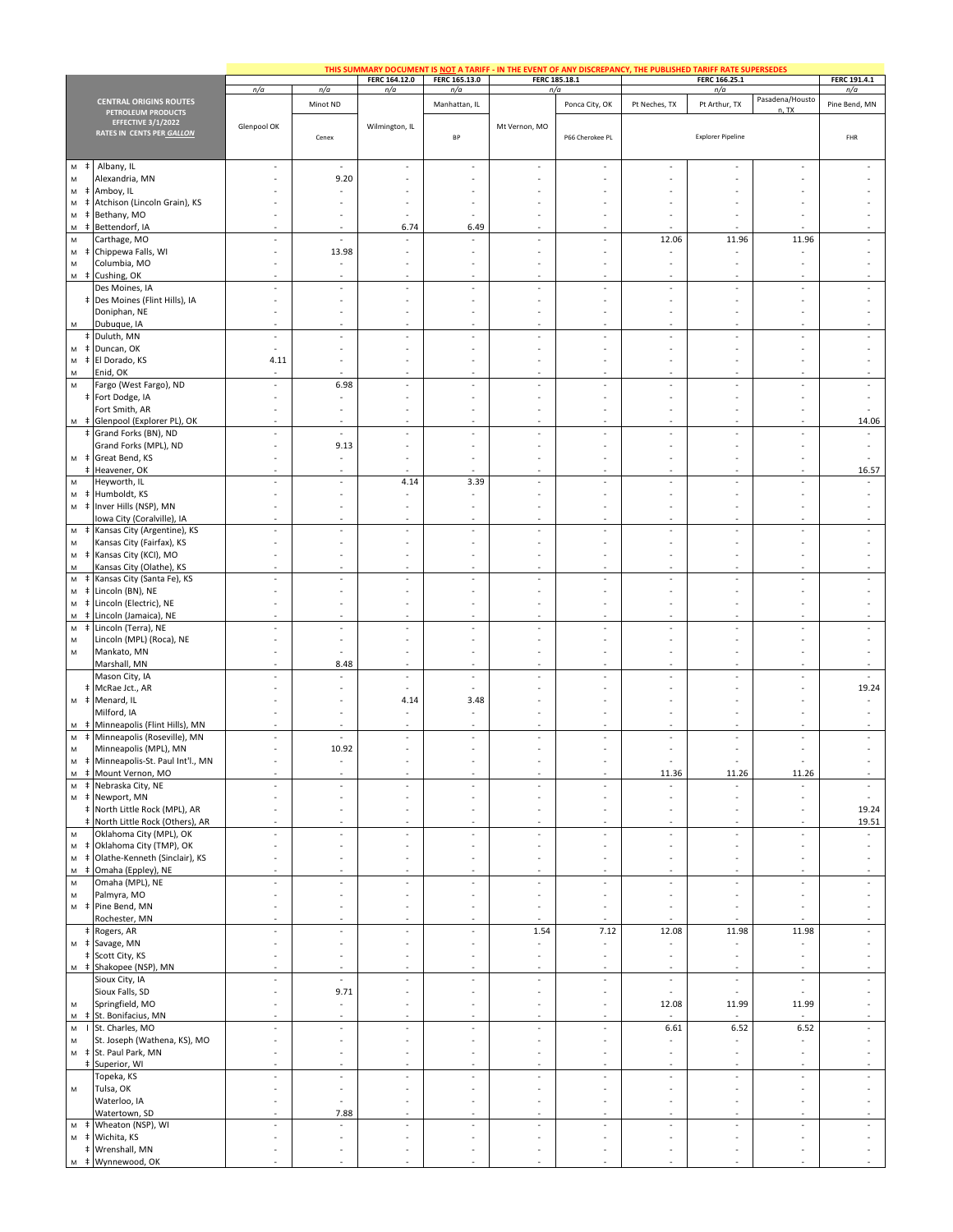|                                                                                       | THIS SUMMARY DOCUMENT IS NOT A TARIFF - IN THE EVENT OF ANY DISCREPANCY, THE PUBLISHED TARIFF RATE SUPERSEDES<br>FERC 161.48.1 / 182.10.0 / 186.9.1* |                               |                                                       |                |                |                                                 |                            |             |           |            |               |                                                |                   |             |                    |                    |                    |                       |                            |                                         |                    |                          |                           |
|---------------------------------------------------------------------------------------|------------------------------------------------------------------------------------------------------------------------------------------------------|-------------------------------|-------------------------------------------------------|----------------|----------------|-------------------------------------------------|----------------------------|-------------|-----------|------------|---------------|------------------------------------------------|-------------------|-------------|--------------------|--------------------|--------------------|-----------------------|----------------------------|-----------------------------------------|--------------------|--------------------------|---------------------------|
|                                                                                       |                                                                                                                                                      |                               |                                                       |                |                |                                                 |                            |             |           |            |               |                                                |                   |             | FERC 166.25.1      | FERC 168.12.0      | n/a                |                       | n/a                        | n/a                                     | <b>FERC 189.6.</b> | FERC 190.4.1 FERC 191.4. |                           |
|                                                                                       |                                                                                                                                                      |                               | RCT 50.21.0 / RCT 70.13.0* / 71.0.0 / 78.9.0 / 79.3.0 |                |                |                                                 | n/a                        | n/a         | n/a       | n/a        | n/a           | <b>RCT 68.9.0</b>                              | <b>RCT 75.5.0</b> | RCT 81.3.0  | <b>RCT 54.20.0</b> | <b>RCT 52.10.0</b> | <b>RCT 55.10.0</b> | <b>RCT 80.3.0</b>     | <b>RCT 74.8.0</b>          | <b>RCT 82.3.0</b>                       | n/a                | <b>RCT 78.9.0</b>        | n/a                       |
| <b>SOUTH ORIGINS ROUTES</b><br><b>PETROLEUM PRODUCTS</b><br><b>EFFECTIVE 3/1/2022</b> |                                                                                                                                                      | E Houston, TX Galena Park, TX | asadena-M\                                            | Texas City, TX |                | Phillips 66 Joint                               | Oklahoma<br>Central        | Ardmore, OK | Wynnewood | Duncan, OK | McPherson, KS | El Paso Station                                | El Paso (MPL)     | Stanton     | Pt Arthur, TX      | Tyler-Frost, TX    | Reagan, TX         | alero Refini<br>Texas | Waco, TX KP<br>South Texas | Waco, TX Flin<br><b>Hills Resources</b> | Artesia, NM        |                          | Baytown, TX Pine Bend, MN |
| <b>RATES IN CENTS PER BARREL</b>                                                      |                                                                                                                                                      |                               | TY                                                    |                | Fexas City, TX | asadena, TX<br>hillips 66 or<br>inder<br>(organ | onca City, OI<br>Tulsa, OK |             | Jct., OK  |            |               | Marathon-El<br>Paso Refinery<br>or HEP El Paso | <b>TX</b>         | Station, TX |                    |                    |                    | Houston, T)           | LLC Jct.                   | L.P. Terminal                           |                    |                          |                           |
| Albuquerque Station, NM                                                               | 676.57                                                                                                                                               | 676.57                        | 676.57                                                | 706.86         | 735.35         | 705.60                                          | 650.35                     | 627.80      | 599.12    | 593.25     | 667.43        | 241.74                                         | 241.74            | 618.41      | 759.67             |                    |                    |                       |                            |                                         | 441.91             | 728.78                   | 1,137.49                  |
| Belen Station, NM                                                                     | 650.28                                                                                                                                               | 650.28                        | 650.28                                                | 680.57         | 709.06         | 678.77                                          | 636.79                     | 614.24      | 585.56    | 579.71     | 653.86        | 215.45                                         | 215.45            |             | 733.38             |                    |                    |                       |                            |                                         | 415.62             | 702.49                   | 1,123.93                  |
| Dallas (Singleton), TX                                                                | 191.74<br>197.73                                                                                                                                     | 191.74<br>197.73              | 191.74<br>197.73                                      | 222.03         | 250.52         | 220.23                                          | 263.55                     | 240.97      | 212.29    | 206.44     | 280.61        |                                                |                   |             |                    | 166.74             |                    | 202.2<br>208.23       | 179.74                     | 189.68                                  |                    | 241.17                   | 750.69                    |
| Dallas (Singleton), TX - Commercial Jet<br>Dallas-Motiva, TX                          | 191.74                                                                                                                                               | 191.74                        | 191.74                                                | 222.03         | 250.52         | 220.23                                          | 263.55                     | 240.97      | 212.29    | 206.44     | 280.61        |                                                |                   |             | 122.84             | 166.74             |                    |                       | 179.74                     | 189.68                                  |                    |                          | 750.69                    |
| Duncan, OK                                                                            | 229.11                                                                                                                                               | 229.11                        | 229.11                                                |                |                |                                                 |                            |             |           |            |               |                                                |                   |             |                    |                    |                    |                       |                            |                                         |                    |                          |                           |
| East Houston-Magellan, TX                                                             | 30.98                                                                                                                                                | 30.98                         | 58.37                                                 | 73.91          | 89.76          | 59.47                                           |                            |             |           |            |               |                                                |                   |             | 57.76              |                    |                    | 41.48                 |                            |                                         |                    | 78.99                    |                           |
| East Houston-V-TEX Jct.                                                               | 30.98                                                                                                                                                | 30.98                         | 58.37                                                 | 73.91          |                |                                                 |                            |             |           |            |               |                                                |                   |             |                    |                    |                    | 41.48                 |                            |                                         |                    | 78.99                    |                           |
| El Paso (MPL), TX                                                                     | 434.83                                                                                                                                               | 434.83                        | 434.83                                                | 465.12         | 493.61         | 463.32                                          | 459.96                     | 437.42      | 408.74    | 402.86     | 477.03        | 36.50                                          |                   | 376.67      | 517.93             |                    |                    | 445.33                | 422.83                     | 432.77                                  | 200.17             | 487.04                   | 947.10                    |
| El Paso (PMI-Frontera Juarez Pipeline), TX                                            | 434.83                                                                                                                                               | 434.83                        | 434.83                                                | 465.12         | 493.61         | 463.63                                          | 459.96                     | 437.42      | 408.74    | 402.86     | 477.03        | 61.81                                          | 29.15             |             | 517.93             |                    |                    |                       |                            |                                         | 246.81             | 487.04                   | 947.10                    |
| El Paso (SFPP-Kinder Morgan Pipe Line)                                                | 434.83                                                                                                                                               | 434.83                        | 434.83                                                | 465.12         | 493.61         | 463.63                                          | 459.96                     | 437.42      | 408.74    | 402.86     | 477.03        | 61.81                                          | 29.15             | 376.67      | 517.93             |                    |                    |                       |                            |                                         | 217.45             | 487.04                   | 947.10                    |
| El Paso-Offline (Western), TX                                                         |                                                                                                                                                      |                               |                                                       |                |                |                                                 |                            |             |           |            |               |                                                |                   |             |                    |                    |                    |                       |                            |                                         |                    |                          |                           |
| Frost, TX                                                                             | 181.38                                                                                                                                               | 181.38                        | 181.38                                                | 211.67         | 240.16         | 209.87                                          | 278.54                     | 252.54      | 223.86    | 204.00     | 278.16        |                                                |                   |             | 264.48             |                    |                    | 191.88                | 169.38                     | 179.32                                  |                    | 230.86                   | 765.68                    |
| Hearne, TX                                                                            | 177.01                                                                                                                                               | 177.01                        | 177.01                                                | 207.30         | 235.79         | 205.50                                          | 310.51                     | 287.94      | 259.26    | 253.41     | 327.58        |                                                |                   |             | 112.95             |                    |                    | 187.51                |                            |                                         |                    | 213.46                   | 797.65                    |
| Houston Hobby (SWA East Terminal)<br>IAH Airport, TX - Commercial Jet                 | 92.83                                                                                                                                                | 80.00<br>92.83                | 92.83                                                 | 103.75         |                |                                                 |                            |             |           |            |               |                                                |                   |             |                    |                    |                    | 103.33                |                            |                                         |                    |                          |                           |
| Irving-EMPCo, TX                                                                      | 191.74                                                                                                                                               | 191.74                        | 191.74                                                |                |                |                                                 |                            |             |           |            |               |                                                |                   |             |                    |                    |                    |                       |                            |                                         |                    | 213.46                   |                           |
| Kinder Morgan Galena Park, TX                                                         |                                                                                                                                                      |                               |                                                       |                | 58.78          |                                                 |                            |             |           |            |               |                                                |                   |             |                    |                    |                    |                       |                            |                                         |                    |                          |                           |
| Midland, TX                                                                           | 417.81                                                                                                                                               | 417.81                        | 417.81                                                | 448.10         | 476.59         | 446.30                                          |                            |             |           |            |               |                                                |                   |             |                    |                    |                    |                       | 405.83                     | 415.75                                  |                    | 470.02                   |                           |
| MPL El Paso Jct. (formerly Plains Pipeline, L.P.)                                     |                                                                                                                                                      |                               |                                                       |                |                |                                                 |                            |             |           |            |               |                                                |                   |             |                    |                    |                    |                       |                            |                                         |                    |                          |                           |
| MPL Galena Park Jct (Holland Ave)                                                     |                                                                                                                                                      |                               | 27.39                                                 | 56.65          | 58.78          | 28.49                                           |                            |             |           |            |               |                                                |                   |             |                    |                    |                    |                       |                            |                                         |                    | 69.70                    |                           |
| MTH Pasadena, TX Jct                                                                  |                                                                                                                                                      |                               |                                                       | 33.42          |                |                                                 |                            |             |           |            |               |                                                |                   |             |                    |                    |                    |                       |                            |                                         |                    |                          |                           |
| North Little Rock (MPL), AR                                                           | 320.78                                                                                                                                               | 320.78                        | 320.78                                                | 351.07         | 379.56         | 349.27                                          |                            |             |           |            |               |                                                |                   |             |                    |                    |                    |                       |                            |                                         |                    | 360.23                   |                           |
| North Little Rock (Others), AR                                                        | 332.45                                                                                                                                               | 332.45                        | 332.45                                                | 362.74         | 391.23         | 360.94                                          |                            |             |           |            |               |                                                |                   |             |                    |                    |                    |                       |                            |                                         |                    | 371.19                   |                           |
| Odessa, TX                                                                            | 417.81                                                                                                                                               | 417.81                        | 417.81                                                | 448.10         | 476.59         | 446.30                                          | 458.96                     | 436.42      | 407.74    | 388.22     | 462.39        |                                                | 375.30            | 393.61      | 500.91             | 392.81             |                    | 428.3                 | 405.81                     | 415.75                                  | 575.47             | 470.02                   | 946.10                    |
| Pasadena, TX                                                                          |                                                                                                                                                      |                               |                                                       | 30.29          |                |                                                 |                            |             |           |            |               |                                                |                   |             | 59.45              |                    |                    |                       |                            |                                         |                    |                          |                           |
| Pasadena-Motiva, TX<br>Pasadena Jct.-MVP. TX                                          | 36.89                                                                                                                                                | 36.89                         |                                                       |                |                |                                                 |                            |             |           |            |               |                                                |                   |             |                    |                    |                    | 47.39                 |                            |                                         |                    | 53.39                    |                           |
| Reagan, TX                                                                            | 191.74                                                                                                                                               | 191.74                        | 191.74                                                | 222.03         | 249.61         | 219.32                                          | 308.27                     | 285.70      | 257.02    | 251.18     | 325.35        |                                                |                   |             | 112.95             |                    |                    | 201.33                |                            |                                         |                    |                          | 795.41                    |
| Santa Teresa (UP Fuel Depot), NM                                                      | 470.52                                                                                                                                               | 470.52                        | 470.52                                                | 500.81         | 529.30         | 499.01                                          | 458.96                     | 458.47      | 429.79    |            |               | 64.77                                          | 17.94             |             | 553.62             |                    |                    |                       |                            |                                         | 233.48             | 522.73                   | 968.16                    |
| Temple, TX (0 - 850,000 bbls)                                                         |                                                                                                                                                      |                               |                                                       |                |                |                                                 |                            |             |           |            |               |                                                |                   |             |                    |                    | 223.55             |                       |                            |                                         |                    |                          |                           |
| Temple, TX (> 850,000 bbls)                                                           |                                                                                                                                                      |                               |                                                       |                |                |                                                 |                            |             |           |            |               |                                                |                   |             |                    |                    | 111.05             |                       |                            |                                         |                    |                          |                           |
| Tulsa, OK                                                                             | 224.72                                                                                                                                               | 224.72                        | 224.72                                                | 255.01         | 283.50         | 253.21                                          |                            |             |           |            |               |                                                |                   |             |                    | 152.01             |                    |                       |                            |                                         |                    | 276.93                   |                           |
| Tye (Abilene), TX                                                                     | 417.81                                                                                                                                               | 417.81                        | 417.81                                                | 448.10         | 476.59         | 446.30                                          | 402.62                     | 380.08      | 351.40    | 345.53     | 419.69        |                                                | 405.91            |             | 500.91             |                    |                    | 428.31                | 405.81                     | 415.75                                  |                    | 470.02                   | 889.76                    |
| United States-Mexico Border                                                           |                                                                                                                                                      |                               |                                                       |                |                |                                                 |                            |             |           |            |               | 34.17                                          |                   |             |                    |                    |                    |                       |                            |                                         |                    |                          |                           |
| Waco, TX                                                                              | 179.20                                                                                                                                               | 179.20                        | 179.20                                                | 209.49         | 237.98         | 207.69                                          | 306.02                     | 283.45      | 254.77    | 248.93     | 323.10        |                                                |                   |             | 112.84             |                    |                    | 189.7                 |                            |                                         |                    | 225.10                   | 793.16                    |
| West Ft. Worth, TX                                                                    | 192.71                                                                                                                                               | 192.71                        | 192.71                                                | 223.00         | 251.49         | 221.20                                          | 270.71                     | 244.75      | 216.07    | 196.67     | 270.84        |                                                |                   |             | 275.81             | 167.71             |                    | 203.21                | 180.71                     | 190.65                                  |                    | 242.31                   | 757.85                    |

*\* Rates on RC T 70.11.0 and FERC 186.7.0 are Uncommitted Shipper Rates. For Committed Shipper Rates, see tariffs*

|                                                               |                  | FERC 163.14.0    |                          |                                | FERC 184.24.0 |                        |                                   |                      | n/a                       |                       |
|---------------------------------------------------------------|------------------|------------------|--------------------------|--------------------------------|---------------|------------------------|-----------------------------------|----------------------|---------------------------|-----------------------|
| <b>MOUNTAIN ORIGINS ROUTES</b><br><b>PETROLEUM PRODUCTS</b>   | n/a              | n/a              | n/a                      |                                | Wyo PSC 2     |                        | n/a                               |                      | Colo PUC 11.8.0 / 12.14.0 |                       |
| <b>EFFECTIVE 3/1/2022</b><br><b>RATES IN CENTS PER BARREL</b> | El Dorado.<br>KS | McPherson.<br>KS | Casper or<br>Strouds, WY | Casper or<br>Strouds, WY<br>** |               | Cheyenne,<br><b>WY</b> | Mule<br>Dcreek Jct.,<br><b>WY</b> | Commerce<br>City, CO |                           | Denver, CO Dupont, CO |
| Cheyenne, WY                                                  |                  |                  | 124.93                   | 54.30                          |               | 10.60                  |                                   |                      |                           |                       |
| Commerce City, CO                                             | 185.36           | 205.26           | 180.11                   |                                |               | 101.11                 |                                   | 33.83                | 34.12                     | 33.83                 |
| Denver, CO                                                    | 185.36           | 205.26           | 196.84                   |                                |               | 117.45                 |                                   |                      |                           |                       |
| Denver International (DIA) Airport, CO                        |                  |                  |                          |                                |               |                        |                                   |                      | 48.11                     |                       |
| Dupont, CO                                                    | 196.36           | 216.26           | 186.84                   |                                |               | 107.45                 |                                   | 33.83                | 34.12                     |                       |
| Fountain, CO                                                  | 276.08           | 295.64           | 282.92                   |                                |               | 214.45                 |                                   | 93.73                | 94.55                     |                       |
| Rapid City, SD                                                |                  |                  | 251.52                   |                                |               |                        | 92.65                             |                      |                           |                       |

*\*\* For barrels originating from a refinery in the state of Wyoming only*

| NGL RATES EFFECTIVE 3/1/2022     |                                                |                         | <b>FROM</b>              |                  |                                   |
|----------------------------------|------------------------------------------------|-------------------------|--------------------------|------------------|-----------------------------------|
| <b>RATES IN CENTS PER BARREL</b> |                                                | <b>FERC</b><br>172.12.0 |                          | FERC 173.13.0    |                                   |
| то                               | <b>PRODUCT</b>                                 | El Dorado.<br>KS        | Plattsburg,<br><b>MO</b> | Pine Bend,<br>MN | Des Moines<br>(Oneok Jct.),<br>IA |
| Carthage, MO<br>Kansas City, KS  | Propane<br>Normal Butane/Refinery Grade Butane | 120.69                  | 44.83                    |                  |                                   |
| Bettendorf, IA                   | Natural Gasoline                               |                         |                          | 221.44           | 134.45                            |
| Des Moines, IA                   | Natural Gasoline as Denaturant                 |                         |                          |                  | 63.85                             |